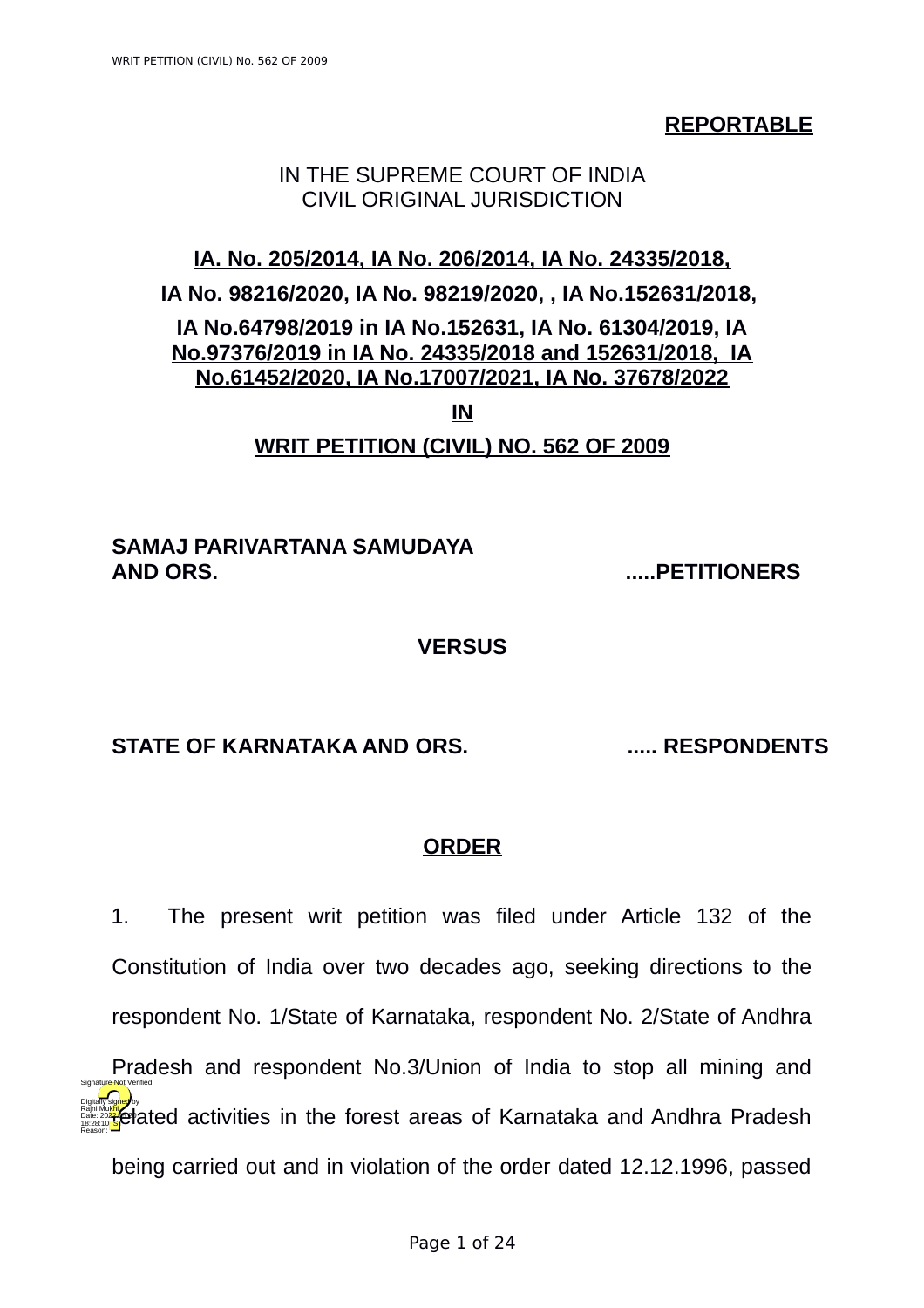by this Court in *T.N. Godavarman Tirumulpad v. Union of India[1](#page-1-0) a*nd the Forest (Conservation) Act, 1980.

2. Directions were also sought to be issued to the respondents/States and the Union of India to declare all mining contracts/sub-leases issued in violation of the Mines and Minerals (Development and Regulation) Act, 1957 as illegal and take penal actions against the violators. The third prayer made was for directing stoppage of all mining activities along side the border and within the forest areas in the Bellary Reserve Forest. Lastly, directions were sought to declare Notification dated 15.03.2003 and other related Notifications dereserving lands for mining operations, as null and void.

3. The writ petitioner had approached this Court against the indiscriminate and rampant mining activity that was being carried out under the nose of the Authorities, in particular in the District of Bellary. The reports submitted by the Central Empowered Committee<sup>[2](#page-1-1)</sup> bore out the submissions made by the petitioner regarding large scale illegal mining in the area resulting in complete degradation of the environment. As a result, vide order dated 29.07.2011, all mining activity was prohibited in the District of Bellary, followed by the Districts of Tumkur and Chitradurga. Taking note of the rampant encroachment in forest land by lease-holders and illegal mining operations taking place in the same

<span id="page-1-0"></span><sup>1</sup> (1997) 2 SCC 267

<span id="page-1-1"></span><sup>2</sup> For short the "CEC"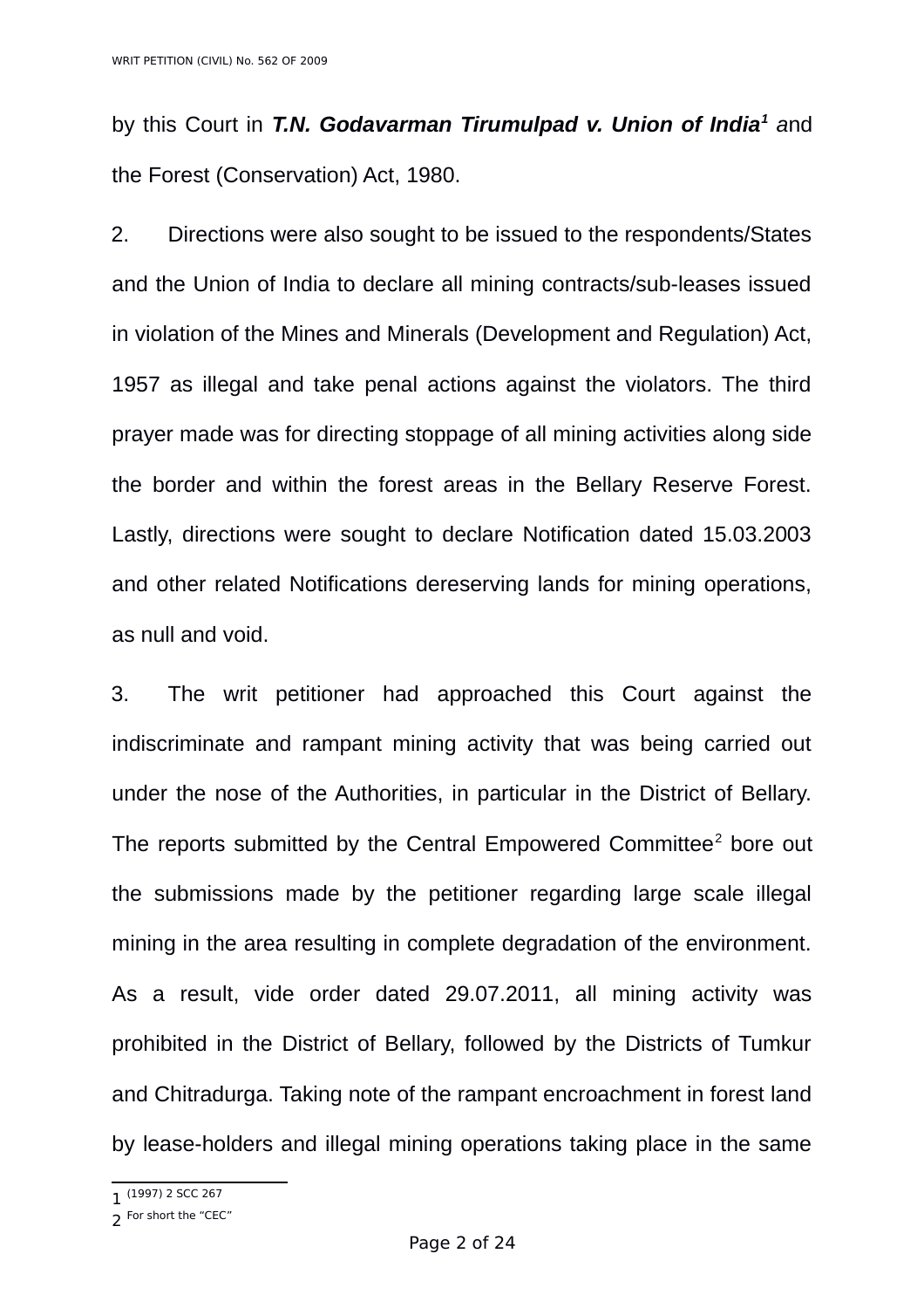area, a joint team was constituted vide order dated 06.05.2011 to conduct a survey of the area which revealed how illegal mining had ravaged the forest area of the aforesaid districts.

4. The CEC submitted a report, termed as the "Final Report" dated 03.02.2012, making several recommendations one of which was to categorise the mines into three categories based on the extent of encroachment in respect of the mining pits and overburden dumps, determined in terms of percentage qua the total lease area. Three categories of the mines were suggested as 'A', 'B' and 'C'. Another recommendation made by the CEC was relating to the conditions proposed for reopening of mining and resumption of the mining operation for this Court to consider as part of the Reclamation and Rehabilitation Plans.

5. The recommendation made by the CEC vide its report dated  $13<sup>th</sup>$ March, 2012, relating to the prescription of a ceiling limit for the total production of iron ore for mining leases in the Districts of Bellary, Chitradurga and Tumkur, prohibition of export of iron ore outside the country using the mode of e-auction to be conducted by a Monitoring Committee for the sale of iron ore, deposit of 10% of the sale price received during the e-auction with the Monitoring Committee along with the other charges and constitution of and assigning various responsibilities to the Monitoring Committee, were duly considered and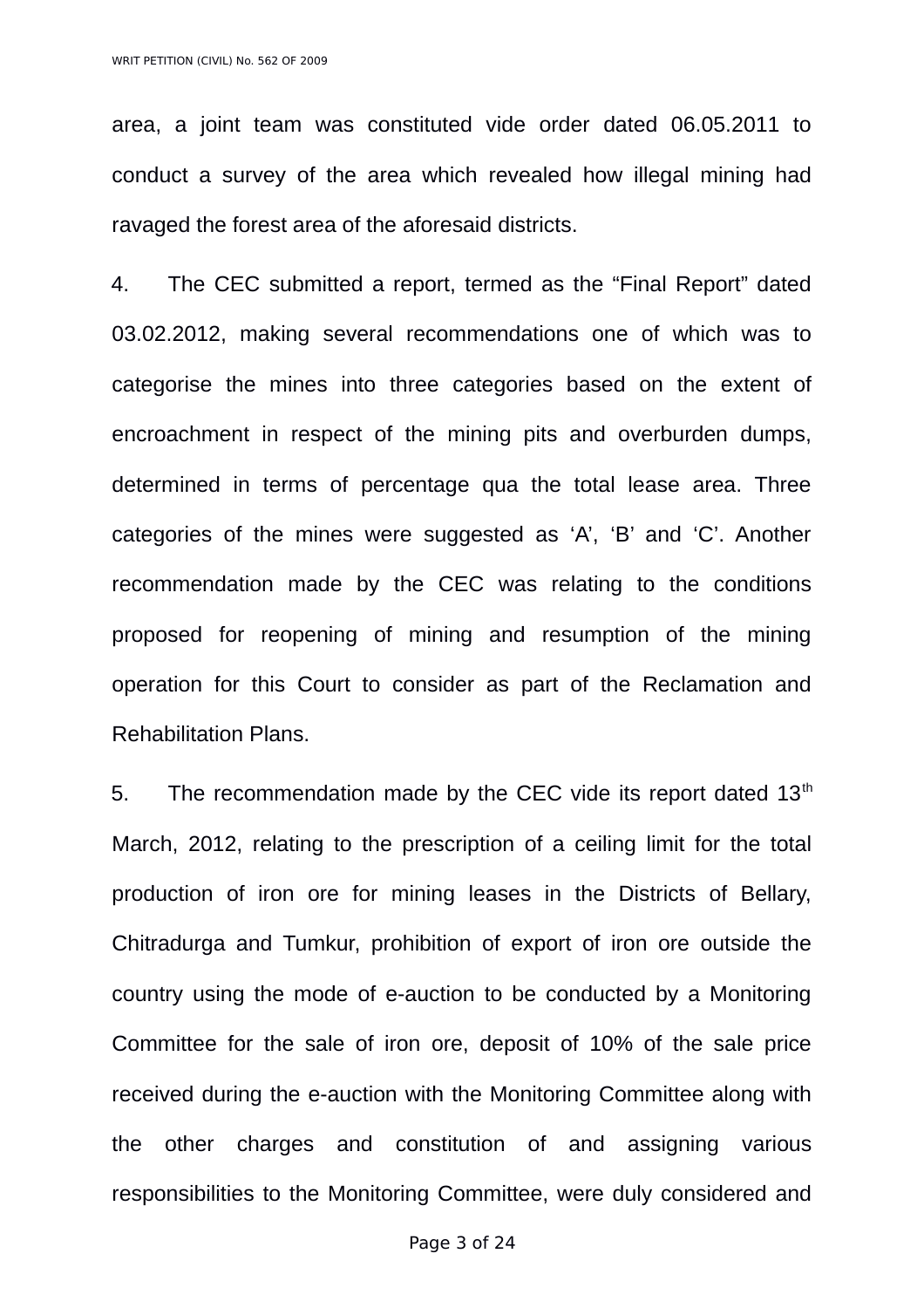accepted by this Court in its order dated  $13<sup>th</sup>$  April, 2012. On  $3<sup>rd</sup>$ September, 2012 permission was granted by this Court to re-open all eighteen categories of 'A' and 'B' mines subject to certain conditions. A similar recommendation was made by the CEC for reopening of the remaining categories of 'A' and 'B' mines in its report dated  $15<sup>th</sup>$ February, 2013.

6. Coming to the directions issued by this Court regarding the sale of existing stock of iron ore extracted through illegal mining, vide order dated 23rd September, 2011, this Court had directed disposal of the accumulated iron ore through the process of e-auction conducted by the Monitoring Committee and had further constituted a 'Special Purpose Vehicle<sup>[3](#page-3-0)</sup> in terms of the order dated 29<sup>th</sup> October, 2012, for taking ameliorating and mitigating measures as per the "Comprehensive Environment Plans for the mining Impact Zone"[4](#page-3-1) around the mining leases in three Districts of the State of Karnataka with directions issued to the Monitoring Committee to provide the payment received by it to the SPV in that regard.

7. In the year 2015, an application was moved by the Federation of Indian Mineral Industries, Southern Region, FIMI South (IA 248 of 2015) for permission to sell the iron ore and manganese ore within the State of Karnataka, without taking recourse to e-auction to be conducted by the

<span id="page-3-0"></span><sup>3</sup> For short 'SPV'

<span id="page-3-1"></span><sup>4</sup> For short 'CEPMIZ'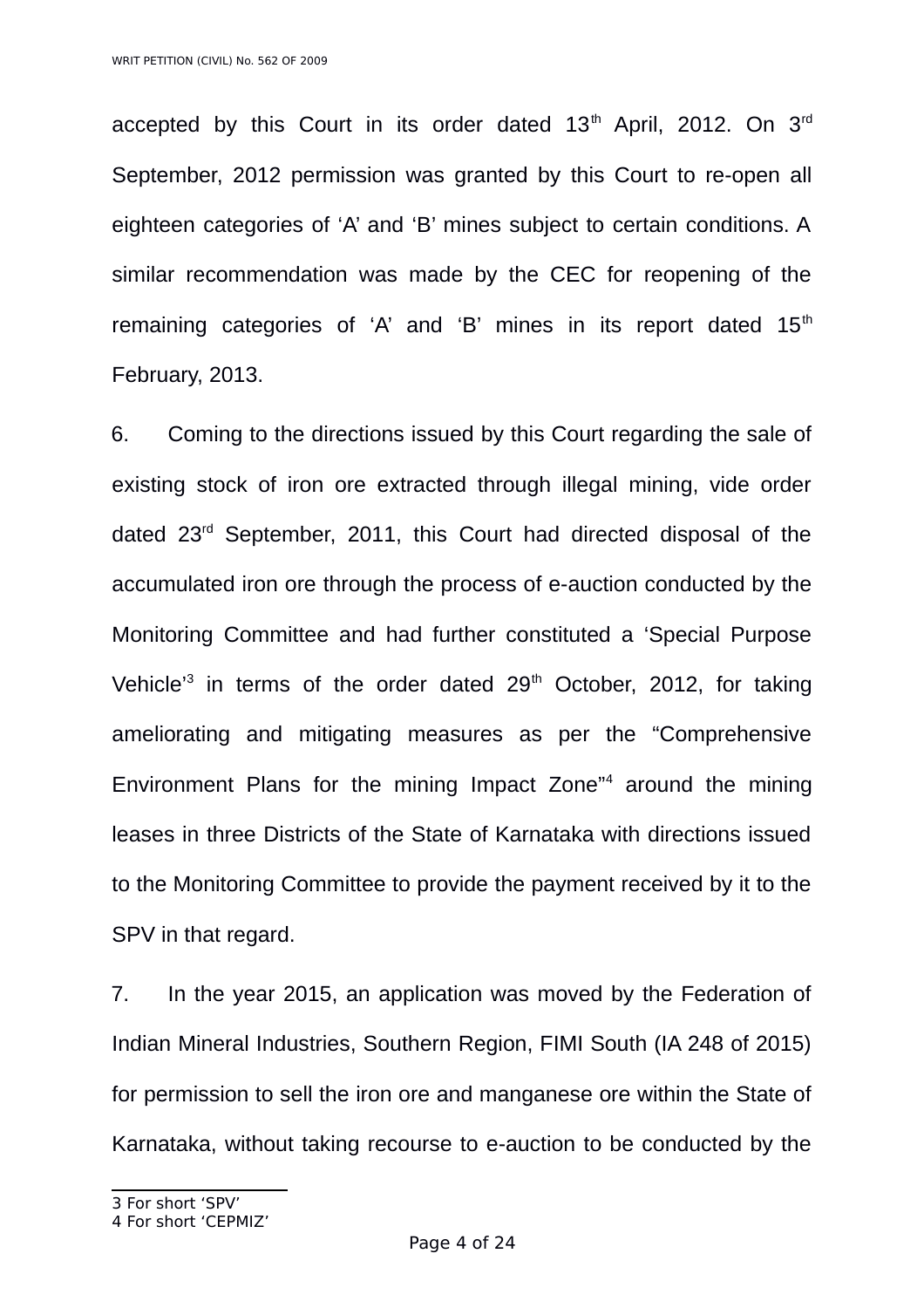Monitoring Committee, as set up by this Court. The said prayer was opposed by the petitioner and the other stake holders. However, the CEC vide its report dated  $28<sup>th</sup>$  April, 2016, had agreed to the prayer made by FIMI South on the ground that in view of the several orders passed by this Court, the basic objective behind sale of iron ore through the Monitoring Committee had been achieved and an alternate system needed to be put in place. The State of Karnataka had also agreed to the suggestions made by the CEC and submitted a model to the Court for monitoring sale of iron ore through the e-platform on the basis of a long-term agreement.

<span id="page-4-0"></span>8. Highlighting the reason behind constituting the Monitoring Committee and the role attributed to it for the sale of iron ore through eauction and further, observing that the connected aspect of lifting of the cap or enhancing the cap on production and launching of the CEPMIZ scheme, was still under consideration, this Court had rejected the aforesaid application filed by FIMI South vide order dated 28<sup>th</sup> August, 2017<sup>[5](#page-4-0)</sup>, opining that time had not yet come to dispense with the existing policy of sale and purchase of iron ore in the State of Karnataka through the Court appointed Monitoring Committee by e-auction and for grant of permission to sell the iron ore on a direct sale basis through long term contracts or through spot sale and that restoration of 'Normalcy' in the sale and purchase of iron ore must be deferred till significant headway is 5 Reported as (2018) 11 SCC 433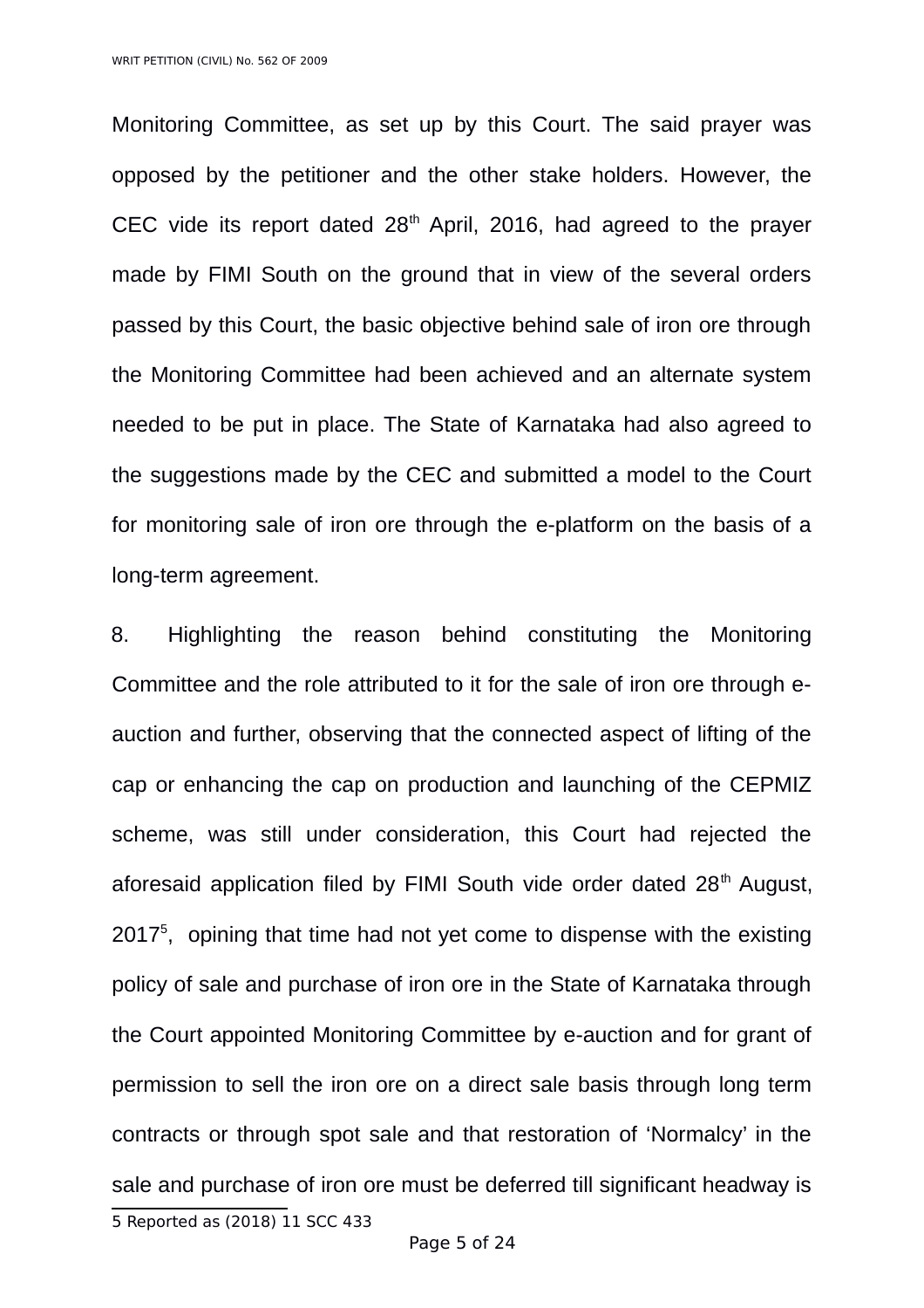made in respect of the other connected aspects noticed in the Final Order dated 18<sup>th</sup> April, 2013.

9. Another order that needs to be noted was one passed in the present petition on  $14<sup>th</sup>$  December, 2017 $<sup>6</sup>$  $<sup>6</sup>$  $<sup>6</sup>$ . The said order was passed on</sup> applications moved by M/s. Karnataka Iron and Steel Manufacturers Association (**IA No. 273/2017)**, FIMI South **(IA 56562/2017)** and Chitradurga Sustainable Mining Forum **(IA No. 76163 and 76167/2017)** seeking removal of the annual cap of mining fixed by this Court and for permission to extract iron ore as per the approved R & R Plans, reclamation and rehabilitation plan. A similar request was made by the Ministry of Mines, Union of India **in IA No. 103342/2017**, stating that the annual mineral policy was under revision and the discretion of fixing a cap upon extraction of mineral ought best to be left to the Ministry. On its part, the State of Karnataka had highlighted the significant improvement made in the infrastructure and suggested a gradual increase in the annual cap based on iron ore extraction from 30 MMT that had been fixed in respect of all the three Districts, to 50 MMT.

10. After examining the recommendations made by the CEC in its report dated 14<sup>th</sup> July, 2017 and taking into account the submissions made by Mr. M.K. Jiwragka, former Member Secretary of CEC as also Mr. Prashant Bhushan, learned counsel for the petitioner, this Court had

<span id="page-5-0"></span><sup>6</sup> Reported as (2018) 13 SCC 501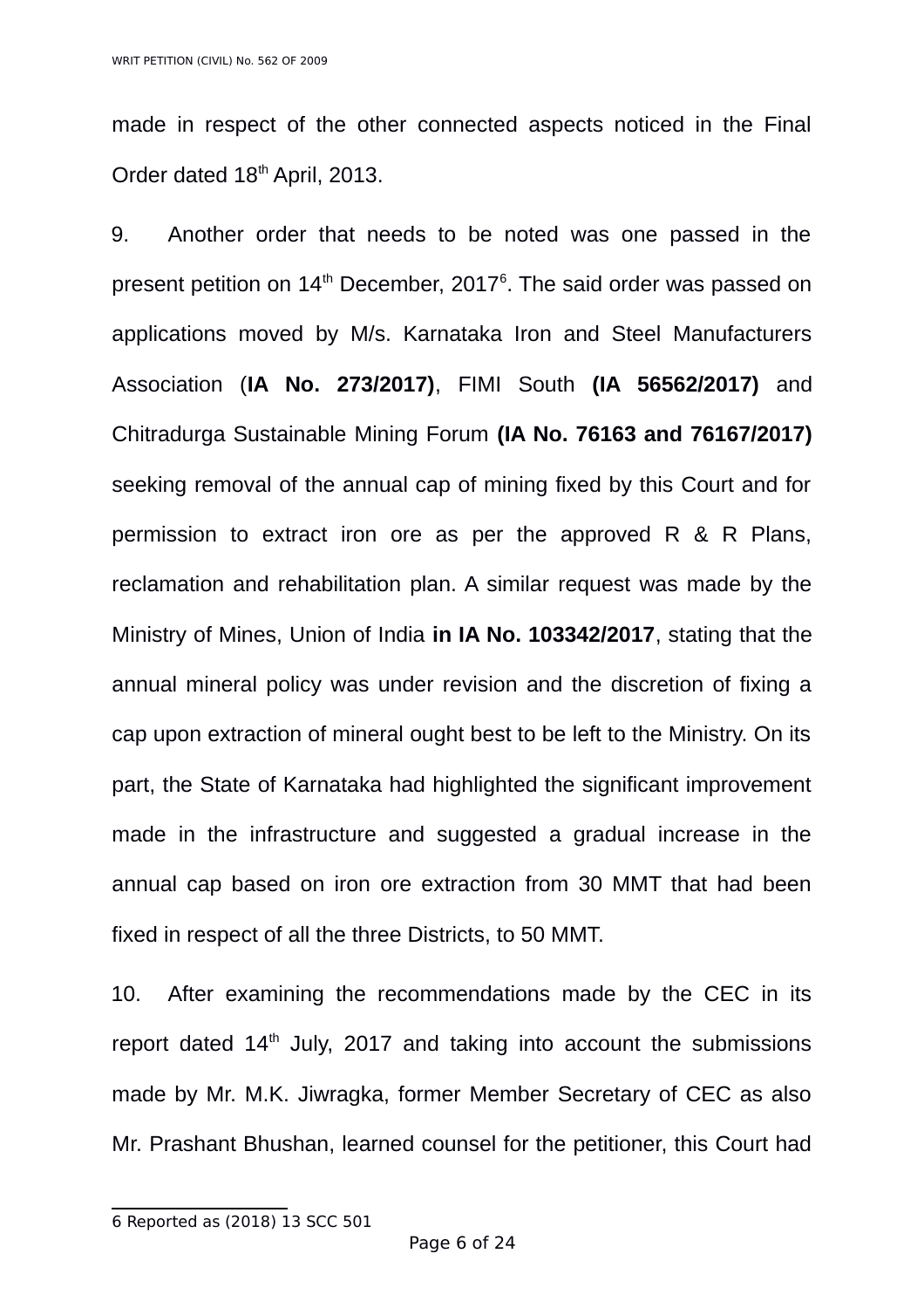passed an order on  $14<sup>th</sup>$  December, 2017, accepting the recommendations made by the CEC for enhancement of the cap for category 'A' and 'B' mines subject to imposition of conditions relating to category 'C' mines in the three Districts of Bellary, Tumkur and Chitradurga.

11. We have taken the pains to extract the chronology of events before proceeding to deal with the applications that have been moved by several parties pressing for modification of the Court's order dated 23<sup>rd</sup> September, 2011 and seeking permission for discontinuation of compulsory sale of iron ore through e-auction and for permission to export the pellets manufacturers from the iron ore extracted from the mines in the State of Karnataka.

12. The reliefs sought by various/interveners through independent applications are as follows:

- i. **IA. No. 205/2014** and **IA No. 206/2014** moved by KIOCL Ltd., a government of India enterprise (for intervention and modification of the order dated 23<sup>rd</sup> September, 2011.)
- ii. **IA No. 24335/2018, IA No. 61304/2019 and IA No. 17007/2021** filed by FIMI South (for permission to export pellets manufactured from iron ore in State of Karnataka, permission to export unsold iron ore despite being put on eauction for more than three occasion and freedom to enter Page 7 of 24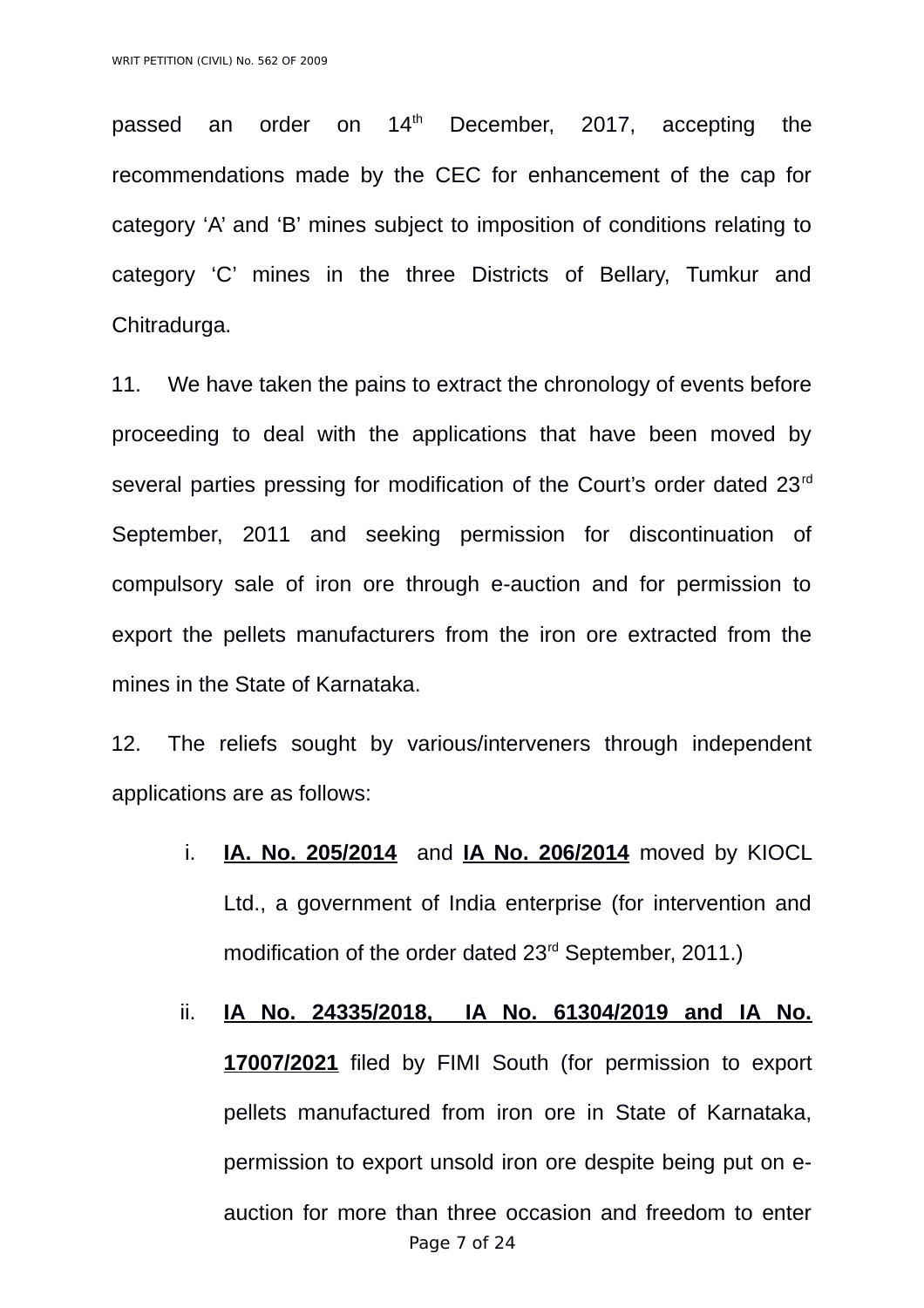into contract of iron ore from lessees in the State of Karnataka.)

- iii. **IA No. 98216/2020 and IA No. 98219/2020** filed by M/s. SLR Metaliks (for impleadment and for permission to enter into contracts directly for purchase of iron ore from lessees in Karnataka without resorting to e-auction.)
- iv. **IA No.152631/2018** moved by M/s. Vedanta Ltd. (for permission to export/sell iron ore without recourse to eauction in the State of Karnataka.)
- v. **IA No. 64798/2019 in IA No. 152631/2018** filed by State of Karnataka Gani Avalambhithara Vedike (for intervention and permission to export/sell iron ore which steel plants and other industries are unwilling to purchase in the e-auction process, by selling it directly on or above the prevailing market price.)
- vi. **IA No. 97376/2019 in IA No. 24335/2018 and 152631/2018** filed by Karnataka Sponge Iron Manufacturer Associations (for intervention and permission to export pellets in the State of Karnataka.)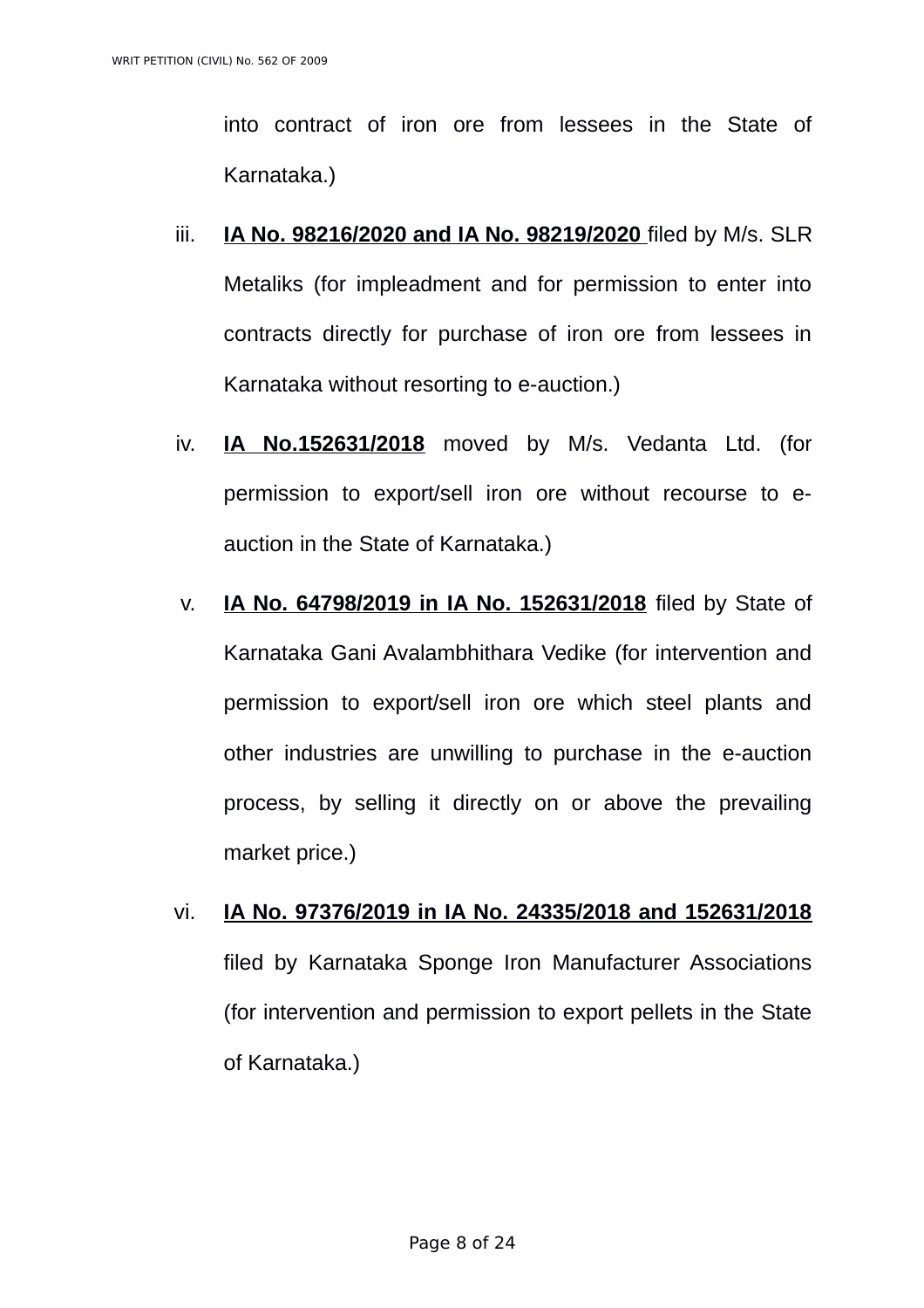- vii. **IA No. 61452/2020** filed by Mineral Enterprises Limited (for permission as one time measure to sell/export unsold iron ore without resorting to the e-auction framework.)
- viii. **IA No. 37678/2022** filed by NMDC Limited, a Central PSU (for permission to offer iron ore extracted by it on direct sale basis without resorting to e-auction and for export purposes.)

13. A reply affidavit dated  $1<sup>st</sup>$  April, 2022 has been filed by the petitioner opposing the request of the mining companies and pellets manufacturing companies for permission to export iron ore and pellets and stating that if the production of iron ore is in excess of the demand of the domestic steel industries as alleged, then the Court may consider reducing the cap of iron ore extraction instead of permitting export thereof. Mr. Prashant Bhushan, learned counsel appearing for the petitioner contended that if it is claimed by the applicants that the domestic steel industry has created a cartel due to which they are not purchasing the iron ore, then the problem of cartelization needs to be addressed. Similarly, permission for exporting pellets has also been opposed by the petitioner and it has been submitted that the order dated 23<sup>rd</sup> September, 2011 passed by this Court does not deserve modification.

14. The Monitoring Committee has filed a status report dated  $30<sup>th</sup>$ March, 2022, stating inter alia that as on  $31<sup>st</sup>$  March, 2022, the closing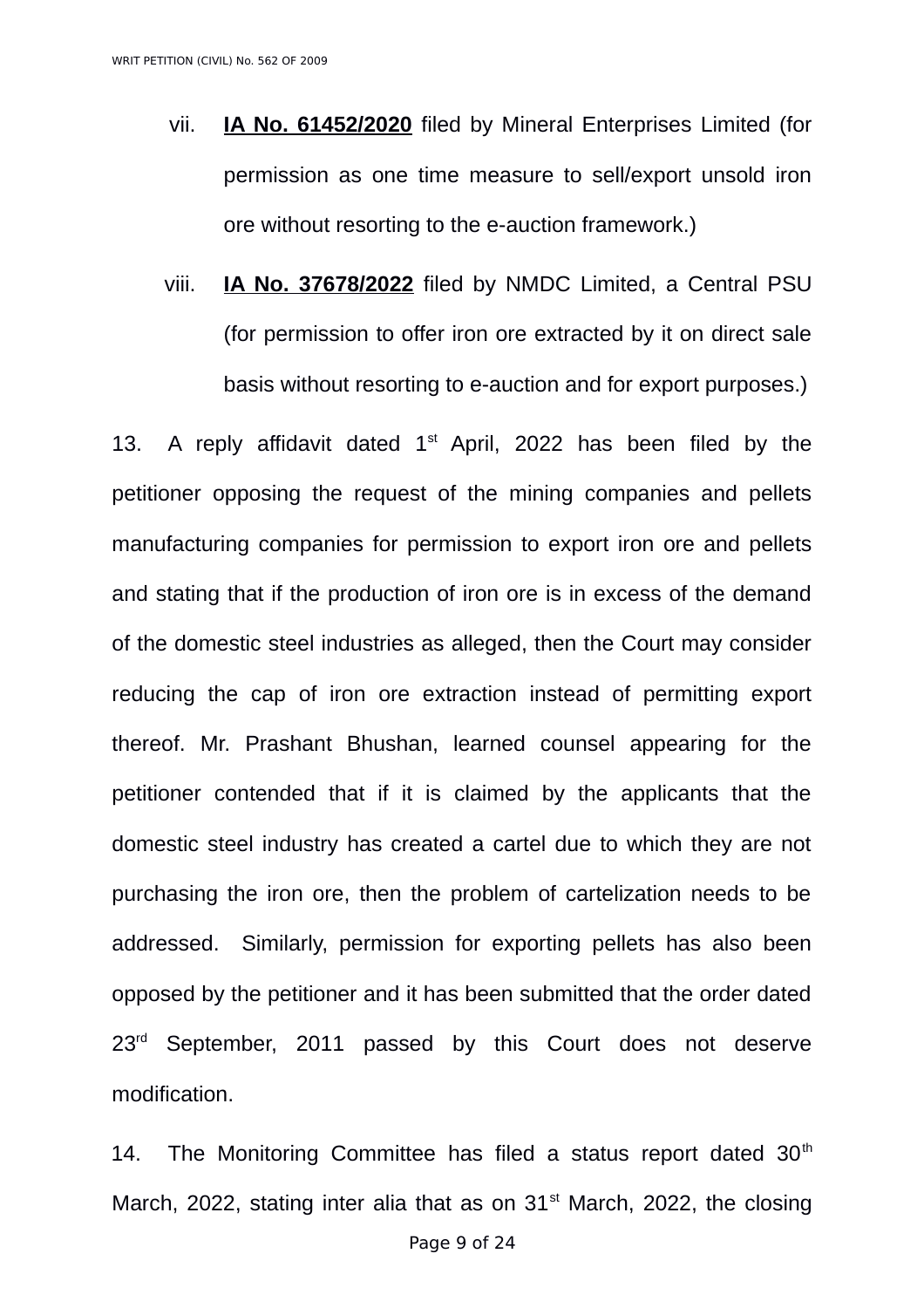balance of the iron ore is 8.29 MMT (approx.). During the year 2021, 33.156 MMT of iron ore was sold through e-auction. As on 01.04.2021, the opening stock of iron ore in respect of running mines (Category 'A' and 'B') is 6.65 MMTs (approx.). The report also furnishes the list of iron ore mining leases operating outside the Districts of Bellary, Chitradurga and Tumkur, in a tabulated form prescribing the approved capacity and the actual production achieved by them. Another tabulated statement contains the list of iron ore mining leases in the aforesaid three districts for category 'A' 'B' and 'C' auctioned mines in separate categories showing approved Maximum Permissible Annual Production<sup>[7](#page-9-0)</sup> and actual production and despatches.

| List of iron ore mining leases operating in Bellary, Chitradurga and Tumkur for A and B auctioned mines showing approved<br>MPAP, actual production and Closing Balance. |                                        |              |                                     |                                       |                                                           |                                                 |                                             |
|--------------------------------------------------------------------------------------------------------------------------------------------------------------------------|----------------------------------------|--------------|-------------------------------------|---------------------------------------|-----------------------------------------------------------|-------------------------------------------------|---------------------------------------------|
| S.<br>No.                                                                                                                                                                | Name of Lessee and<br>Lease No.        | Year         | Opening<br><b>Balance</b><br>in Mts | <b>MPAP</b> for<br>the year in<br>Mts | <b>Production</b><br>the<br>against<br><b>MPAP in Mts</b> | <b>Dispatch</b><br>during<br>the<br>year in Mts | <b>Closing</b><br><b>Balance</b><br>in Mts. |
| $\overline{1}$                                                                                                                                                           | JSW Ltd.<br>(Narayana) ML<br>No. 0012  | 2021-22      | 306478.0                            | 1110000                               | 1007885.0                                                 | 966213.95                                       | 348149.1                                    |
| 2.                                                                                                                                                                       | ML<br>JSW Ltd.<br>(Dharma)<br>No. 0013 | 2021-22      | 6182.0                              | 180000                                | 179928.0                                                  | 168700.8                                        | 17409.2                                     |
| 3.                                                                                                                                                                       | (Bhomman) ML<br>JSW Ltd.<br>No. 0014   | 2021-22      | 781482.0                            | 1000000                               | 1598559.3                                                 | 463400.168                                      | 1916641.1                                   |
| 4.                                                                                                                                                                       | MSPL (ANS) ML No. 0015                 | 2021-22      | 70348.0                             | 120000                                | 50720.0                                                   | 72000                                           | 49068.0                                     |
|                                                                                                                                                                          |                                        | <b>Total</b> | 1164490.0                           | 2410000                               | 2837092.3                                                 | 1670314.918                                     | 2331267.3                                   |

15. The CEC has submitted Report No. 3 of 2022 dated  $10<sup>th</sup>$  April, 2022 in response to the directions issued by this Court on  $30<sup>th</sup>$  March, 2022. After referring to the earlier reports submitted by it from time to time, it has been stated that only a temporary ban on exports was imposed by this Court at a critical time when mining operations were restricted in the State of Karnataka and that it was never the intention of

<span id="page-9-0"></span><sup>7</sup> For short "MPAP"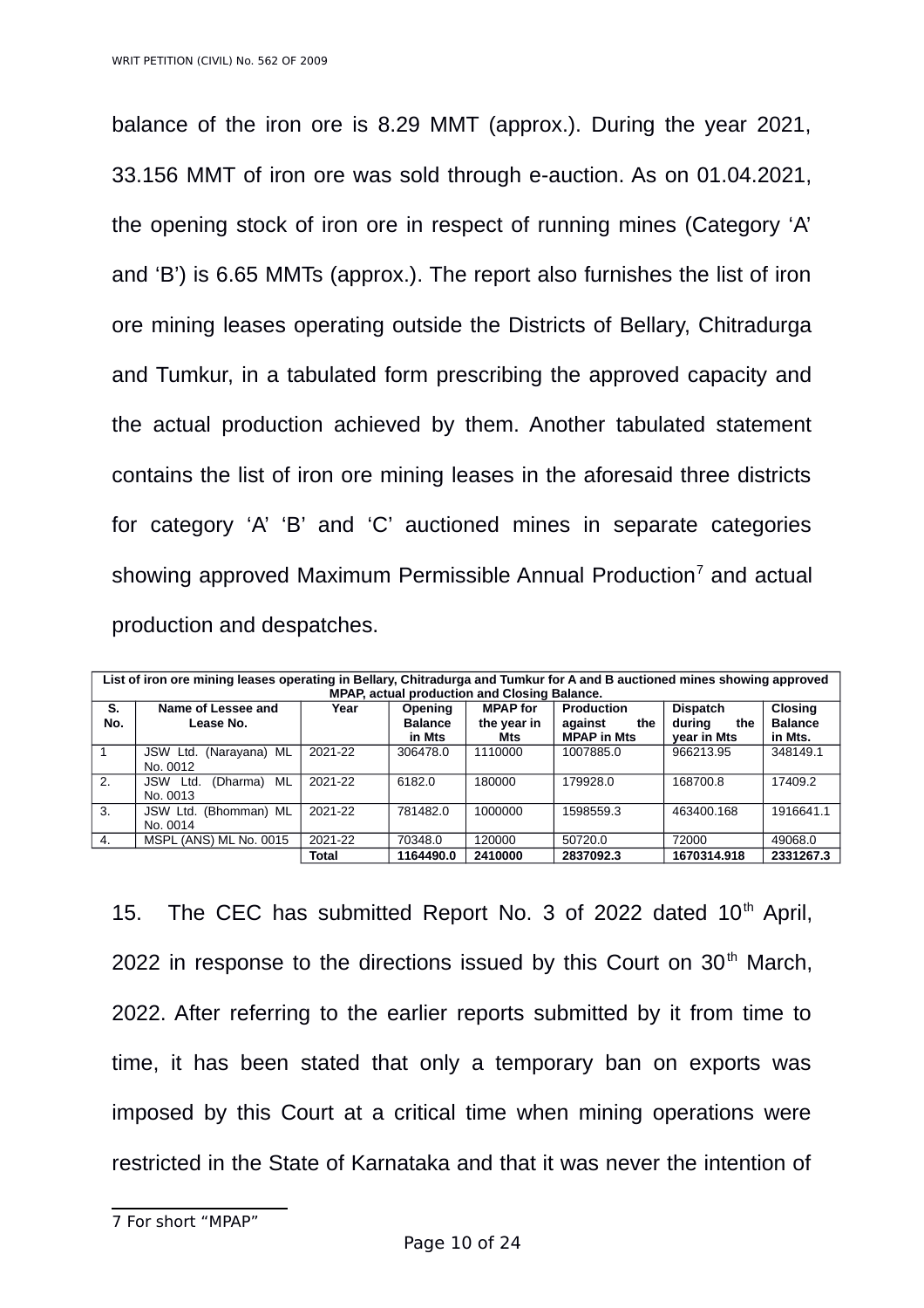this Court to restrict the mining operations for all times to come; that sale through e-auction conducted through the Monitoring Committee had achieved its objective and it was no longer necessary to continue with the same dispensation in view of the improvement in the situation. Citing the information furnished by the Monitoring Committee relating to the closing balance of stock available in category  $A'$   $B'$  and  $C'$  as on  $31<sup>st</sup>$ March, 2022, that adds up to 1,19,47,839.3 MT, the CEC has recommended vacation of the orders passed by this Court directing sale of iron ore through e-auction to be conducted by the Monitoring Committee with a rider that the said procedure continue to be adopted for the sale of balance of old stock of iron ore including sub grade iron ore available on the date of imposition of the ban. It has been suggested that all the balance old stock be sold through e-auction before the end of July, 2022 and if any stock is left unsold, only then should the lessee be permitted to dispose it of without adopting the e-auction process.

16. The second suggestion made by the CEC is to discontinue collection of 10% of the sale value from all the lessees except for NMDC Limited and 20% of the sale value from NMDC Limited toward their contribution to the SPV. Thirdly, it has been suggested that the total ban imposed on export of iron ore and pellets from the districts of Bellary, Chitradurga and Tumkur, be lifted. Lastly, CEC has sought vacation of the orders fixing district level caps on production of iron ore in respect of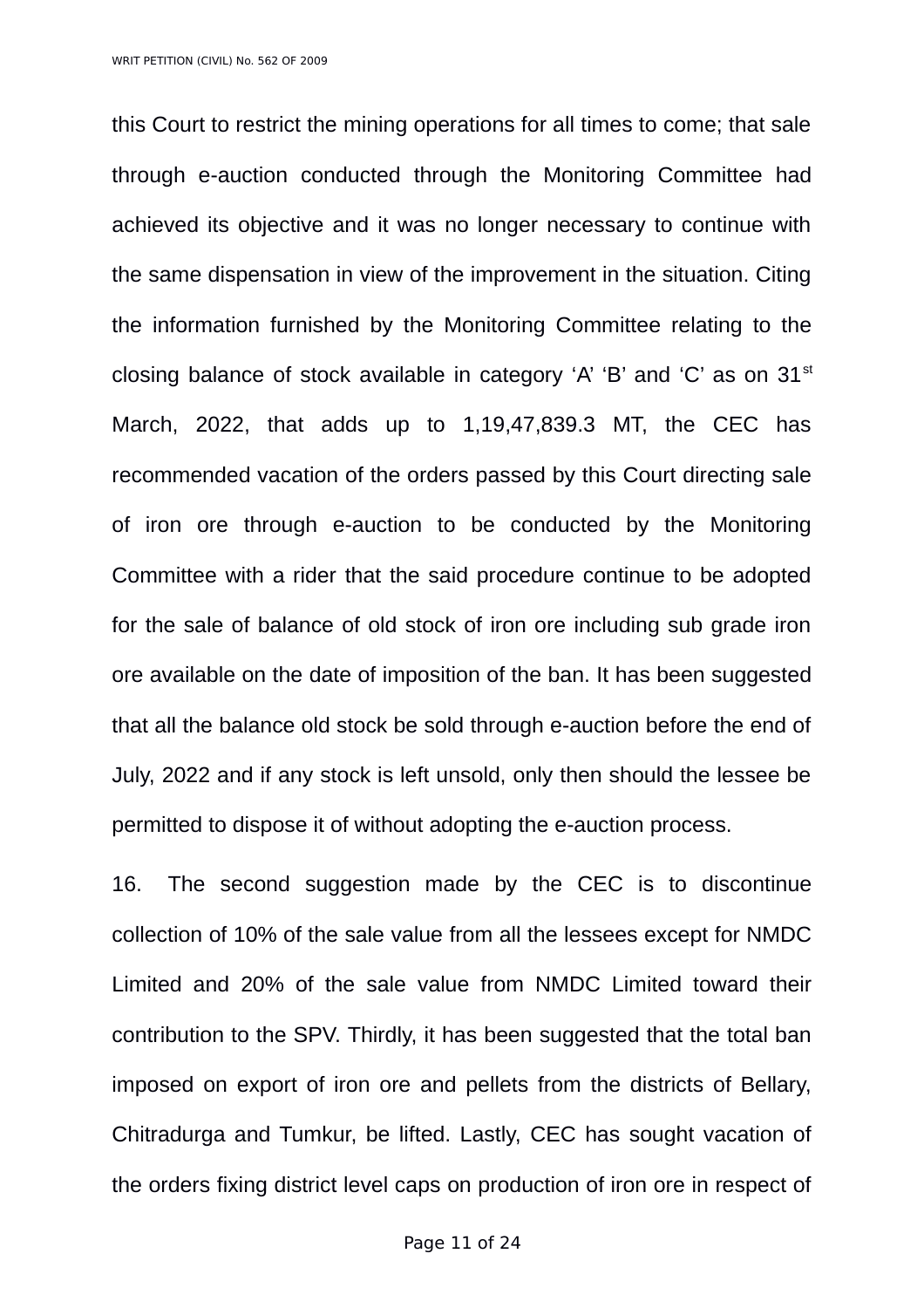category 'A' and 'B' mines from the Financial Year 2022-23 onwards. The report concludes by requesting that the system of determination of MPAP being fixed through the R & R Plans and Supplementary Environment Plans, as approved by this Court by the orders dated 13.04.2012 and 18.04.2013, may be continued.

17. The Ministry of Steel, Union of India has filed an affidavit dated  $16<sup>th</sup>$ April, 2022, stating inter alia that keeping in mind the fact that against a requirement of 192 MT of iron ore for producing 120 MT of steel annually, this Court may consider vacating the order for district level caps on iron ore mines imposed in the three districts of the State of Karnataka, by treating the mines in the said State at par with the mines in the rest of the country.

18. The Ministry of Mines, Union of India has filed a separate affidavit dated  $9<sup>th</sup>$  April, 2022, stating inter alia that over the years, the scenario has changed which would be apparent from the reports submitted by the CEC from time to time. Further, the Mines and Mineral (Development and Regulation) (Amendment) Act, 2015 has been put into place and all the said steps taken together, necessitate a relook at the restriction imposed earlier and therefore operation of mines in the State of Karnataka may be aligned with the rest of the country. The Ministry has said that it has no objection to export of iron ore mined in the State of Karnataka, just as it is being done in the rest of the country.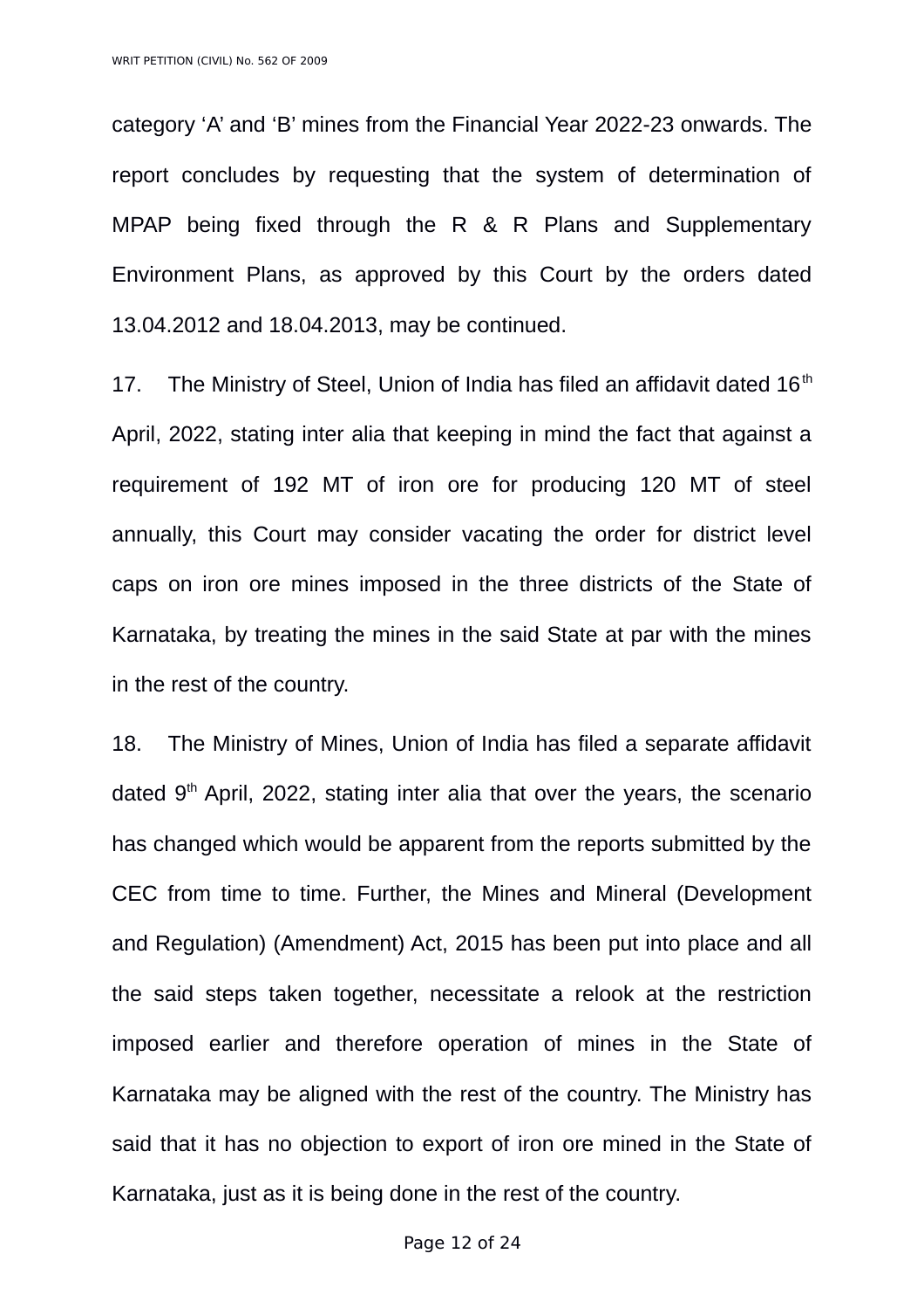WRIT PETITION (CIVIL) No. 562 OF 2009

19. KISMA has filed two affidavits dated 08.04.2022 and 18.04.2022, opposing the applications mentioned above for permission to export iron ore pellets as prayed for by FIMI South, KIOCL Limited, Vedanta Limited and others and stated that the process of e-auction through the Monitoring Committee should not be discarded as the said process is fair and transparent. Opposing the request for permission to export iron ore, it has been averred that any such permission may result in the miners fixing the base price so high as to oust the domestic steel industries that may result in manipulation by the miners.

20. A similar objection has been raised with respect to the request for export of iron ore pellets. The stand of KISMA is that export of iron ore ought not be permitted since it will result in starving the domestic steel and allied industries and permitting the mining industries to earn quick profits in the international markets due to the surge in the prices of iron ore in the recent past. In its subsequent affidavit, KISMA had added that if this Court is inclined to permit export of iron ore from the State of Karnataka, the same may be permitted subject to additional safeguards and guidelines as recommended by the CEC in its Report No. 19/2019, reiterated later in Report No. 16/2020 and Report No. 20/2020.

21. The State of Karnataka had filed an affidavit dated  $17<sup>th</sup>$  May, 2021 in reply to IA No. 152631/2018 that was moved by Vedanta Limited, followed by an additional reply to the said application filed on  $19<sup>th</sup>$  April,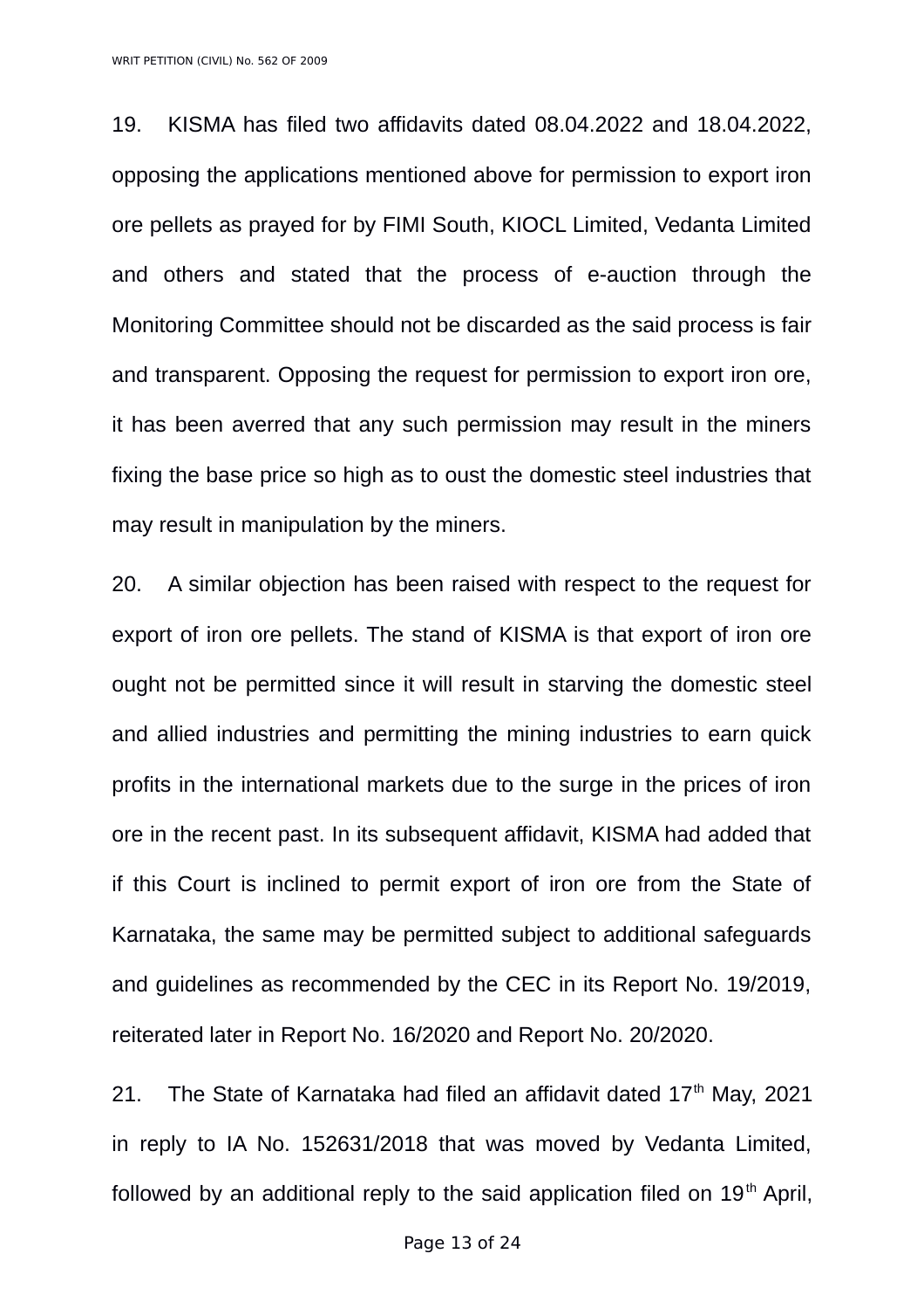2022. In both the said affidavits State of Karnataka has submitted that no export ought to be permitted of iron ore which was excavated from mines situated within the State. Disagreeing with Report No. 3/2022 submitted by the CEC recommending grant of permission for exporting iron ore mined within the State, it has been averred that such a recommendation is not backed by any cogent material.

22. We have considered the argument advanced by learned counsel for the parties, perused the latest report of the CEC and the Monitoring Committee, examined the stand of the Ministry of Steel and Ministry of Mines, Union of India as also of the State of Karnataka. The data placed before us by the respective parties in their applications under consideration has also been scanned. For the present, we propose to confine the scope of this order to examining the twin prayers made by learned counsel for the applicants namely, permission to sell the unsold stock of iron ore already excavated without resorting to the process of eauction conducted through the Monitoring Committee and for lifting the ban on export of iron ore/pellets from the districts of Bellary, Chitradurga and Tumkur situated in the State of Karnataka. Although certain submissions were made by the parties regarding lifting of the ceiling limit for total production of iron ore, at this juncture we are not inclined to decide the said issue.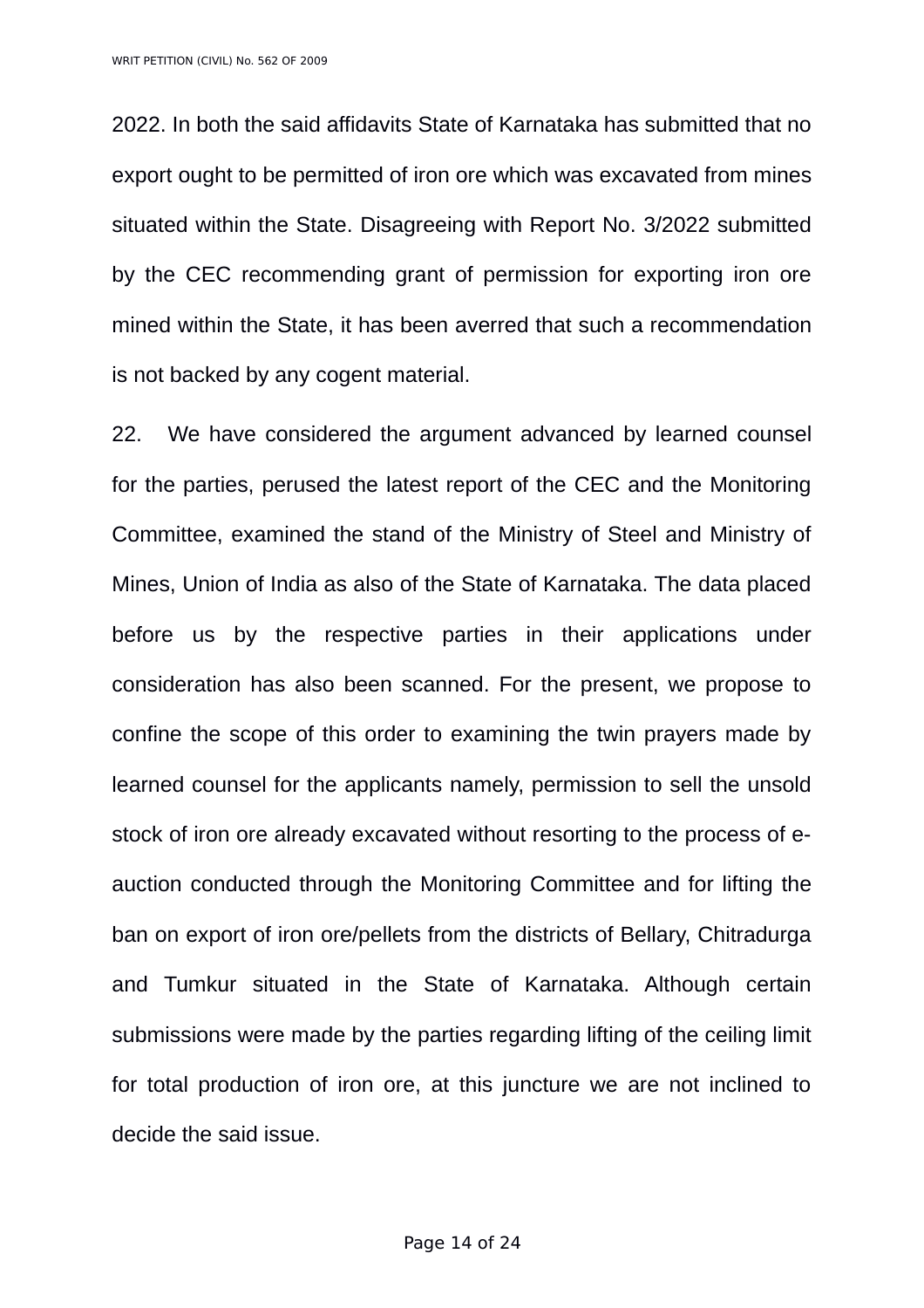WRIT PETITION (CIVIL) No. 562 OF 2009

23. Records reveals that repeated attempts to resort to the e-auction process for the sale of already excavated iron ore mined in the three districts of Bellary, Chitradurga and Tumkur in the State of Karnataka, have not borne any fruitful results. As a consequence thereof, large stock of iron ore, including sub-grade iron ore, is lying unused. As on 31.03.2022, the stocks available in category 'A' and 'B' mines is stated to be 82,98,130.5 MT. The stocks available in the auctioned category 'C' mines as on the above date is 12,25,100.5 MTs. The stock in respect of e-auction category 'A' and category 'B' expired leases is 2,33,126.73 MTs and in mining leases outside the districts of Bellary, Chitradurga and Tumkur, is 93,181 MT. The closing balance of iron ore available in all the mines across the State of Karnataka as on  $31<sup>st</sup>$  March, 2022, adds up to 11,94,783.93 MT.

24. On glancing over the earlier orders passed by this Court, evidently it was on account of the rampant illegal mining that had been taking place in the State of Karnataka and had severely impacted the ecology of the region that the Court was compelled to impose a blanket ban on mining operations in three specific districts. Post imposition of the ban, the Court was confronted with a situation where a huge stock-pile of iron ore had accumulated in the mines and stock yards that needed to be disposed of. Accordingly, a transparent process of e-auction was adopted on the recommendations of the CEC with a further direction that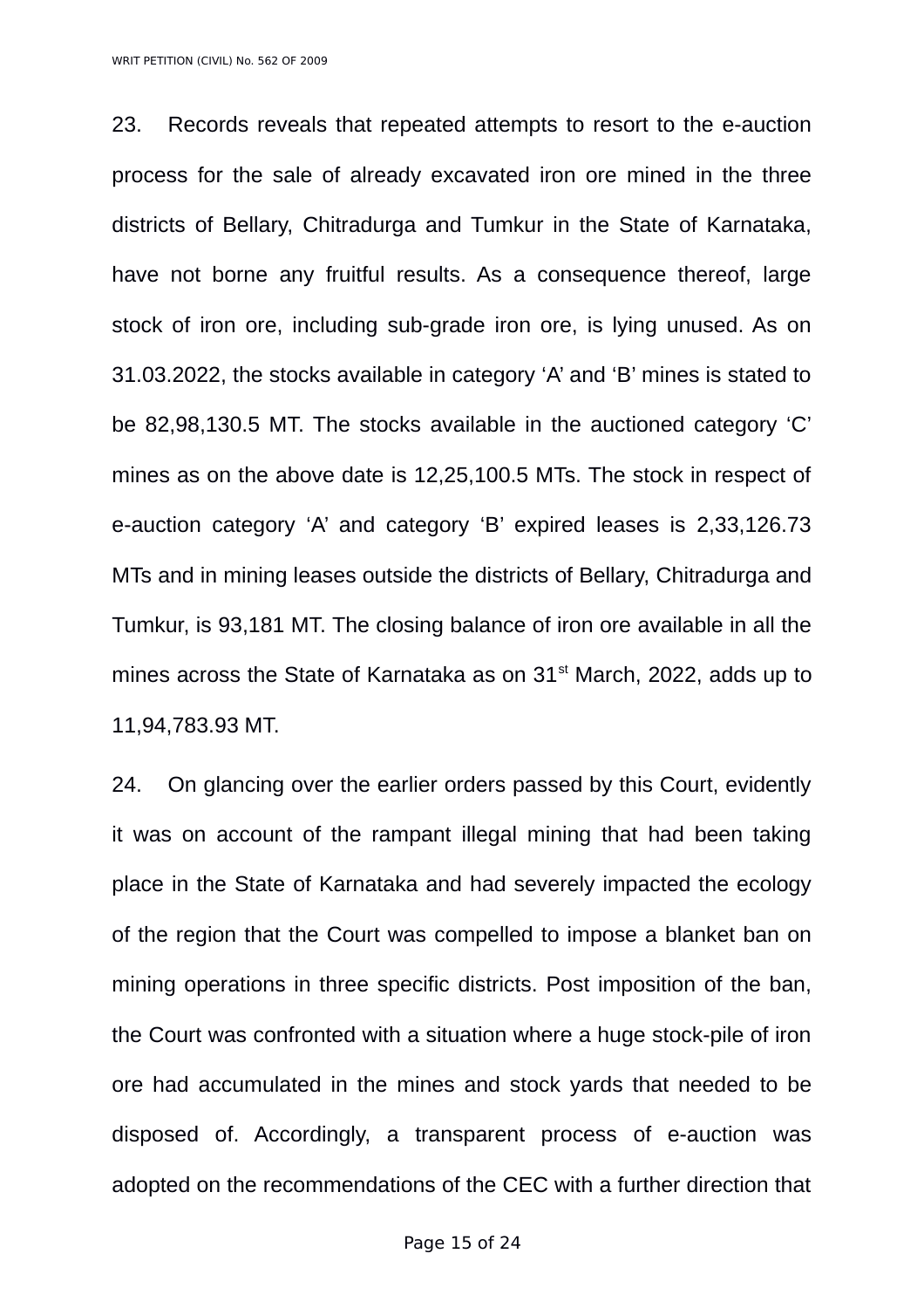the sale proceeds would be placed in a separate account pending settlement of ownership rights over such stock of iron ore. This mode has been consistently adopted for sale of the stock of excavated iron ore under the aegis of the Monitoring Committee that was called upon to deduct 10% of the sale value in respect of all the category 'A' and 'B' mines and 20% of the sale value in respect of two mines owned by NMDC Limited, for being deposited in the SPV accounts towards implementation of the CEPMIZ. Report 3 of 2022 submitted by the CEC records that the collection in the SPV maintained by the Monitoring Committee as on 31<sup>st</sup> March, 2022, has crossed ₹20,000 crores which amount would be adequate to meet the expenses connected with the activities proposed to be undertaken under the CEPMIZ.

25. It is also pertinent to note that in the earlier orders dated  $13<sup>th</sup>$  April, 2012 and  $11<sup>th</sup>$  August, 2014 passed by this Court in IA No. 205 – 206 of 2014, it had been clarified that the "*system of sale through the Monitoring Committee may be reviewed after two years".* It is after the passage of eight years that this Court is revisiting the system that was put in place.

26. Report No. 19/2019 dated  $18<sup>th</sup>$  July, 2019 filed by the CEC is also relevant in the above context and is extracted below:

> *"21. It is seen that the State of Karnataka during the year 2018-19 has produced about 30.33 MMT of iron ore. Out of this the unsold*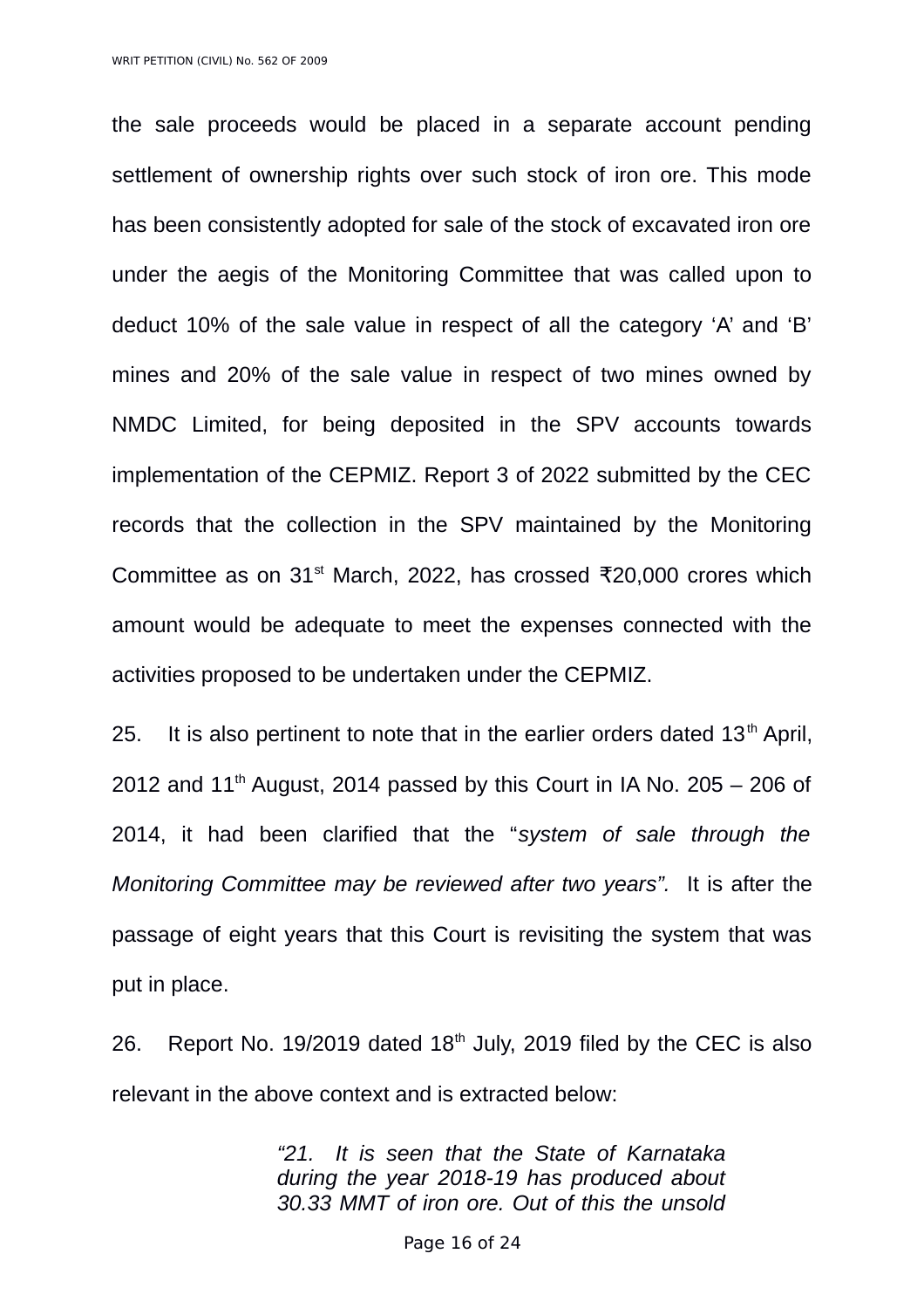*stock of iron ore is 15.86 MMT break up being 10.43 MMT of old stock and 5.43 MMT of fresh stock of ore.* 

*22. Since the steel manufacturers have been importing iron ore from the other States or from foreign countries, the Monitoring Committee has in their Report dated 3.5.2019 acknowledged that the import of iron ore from outside the country has impacted the demand for iron ore and pricing in e-auction sale. This further supported by the low off take in e-auction sale as can be seen from the sale data for the period 1.1.2018 to 30.6.2018 and 1.7.2018 to 31.3.2019. During the period 1.1.2018 to 31.3.2019 a total of 229 eauctions of iron ore have been conducted by the Monitoring Committee. It will be seen that on 72 days, out f 229 days, 50% or more than 50% of the quantity offered for sale has been purchased by the end users in the e-auction whereas on remaining 157 days less than 50% of the quantity offered for sale has been purchased. On 8 days when e-auction was conducted there has been zero bid while on 12 days 100% of the quantity offered for sale has been bid.* 

*xxxx*

*25. It is not in dispute that the "iron ore lumps" are in demand and get sold at market price. As such the issue before this Hon'ble Court is with regard to the sale of "iron ore fines" which is not taking place specially from the mines located in Districts Tumkur and Chitradurga. The mining lease of the Applicant is also one such mine located in District Chitradurga. The quality of the iron ore fines from these two districts is also of concern as they have higher manganese content and other impurities. All this adversely affect the demand for the iron ore fines so much so that even at the reserve price at Rs. 450/*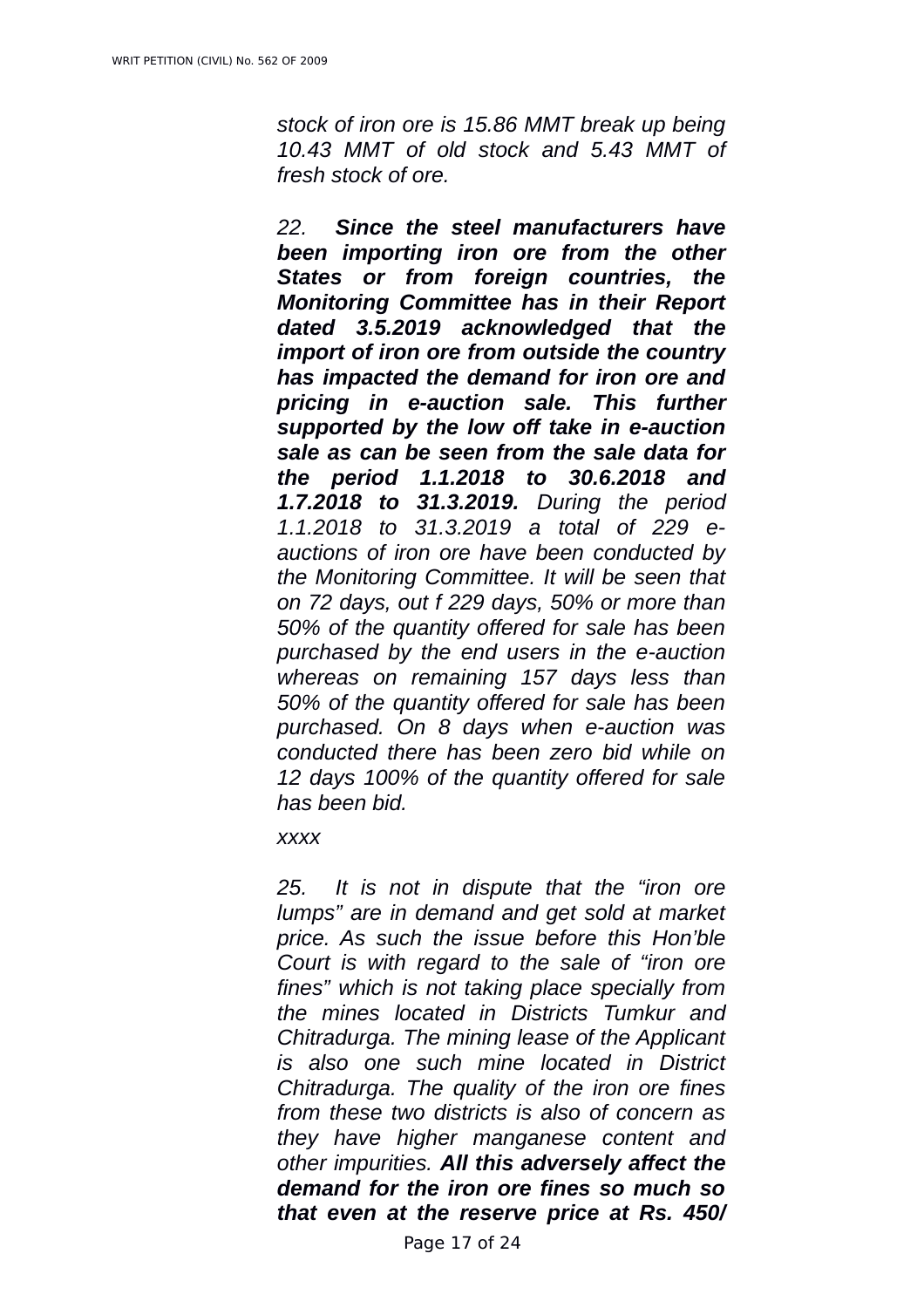# *per tonne the material is not getting sold in consecutive auctions.*

#### *xxxx*

*28. This Hon'ble Court in its order dated 1.9.2016 in IA Nos. 259 and 263 IA Nos. 259 in WP (C) 562/2009 while considering the application for permission for export of iron ore has, amongst others, observed that :*

 *"Permission for export must be governed by norms and parameters of general application as distinguished from ad hoc decisions in individual cases. Until such guidelines are framed, the prayer of M/s. Vedanta Ltd. for export of its iron ore cannot be granted. So far as issue of framing of guidelines/norms for export are concerned, the same will be dealt with separately at an appropriate time and state",*

*Permission to export is only an enabling provision to be made in respect of unsold stock of iron ore subject to the extant policy of Government of India in this regard. The actual export of iron ore, however, will depend on the price of iron ore in the international market vis-à-vis domestic market. Since the production of iron ore has crossed 30MMT per annum, a question that arises is whether it is time to review that State specific restrictions in Karnataka on sale of iron ore so that such State specific restrictions do not work to the disadvantage of either' the producer or the manufacturer or both. This is more so in the changed situation, when the raw material requirement of steel and allied industries is not limited by the production of iron ore. In these circumstances ideally the demand/supply and the price of the ore are best left to be determined by the market forces.*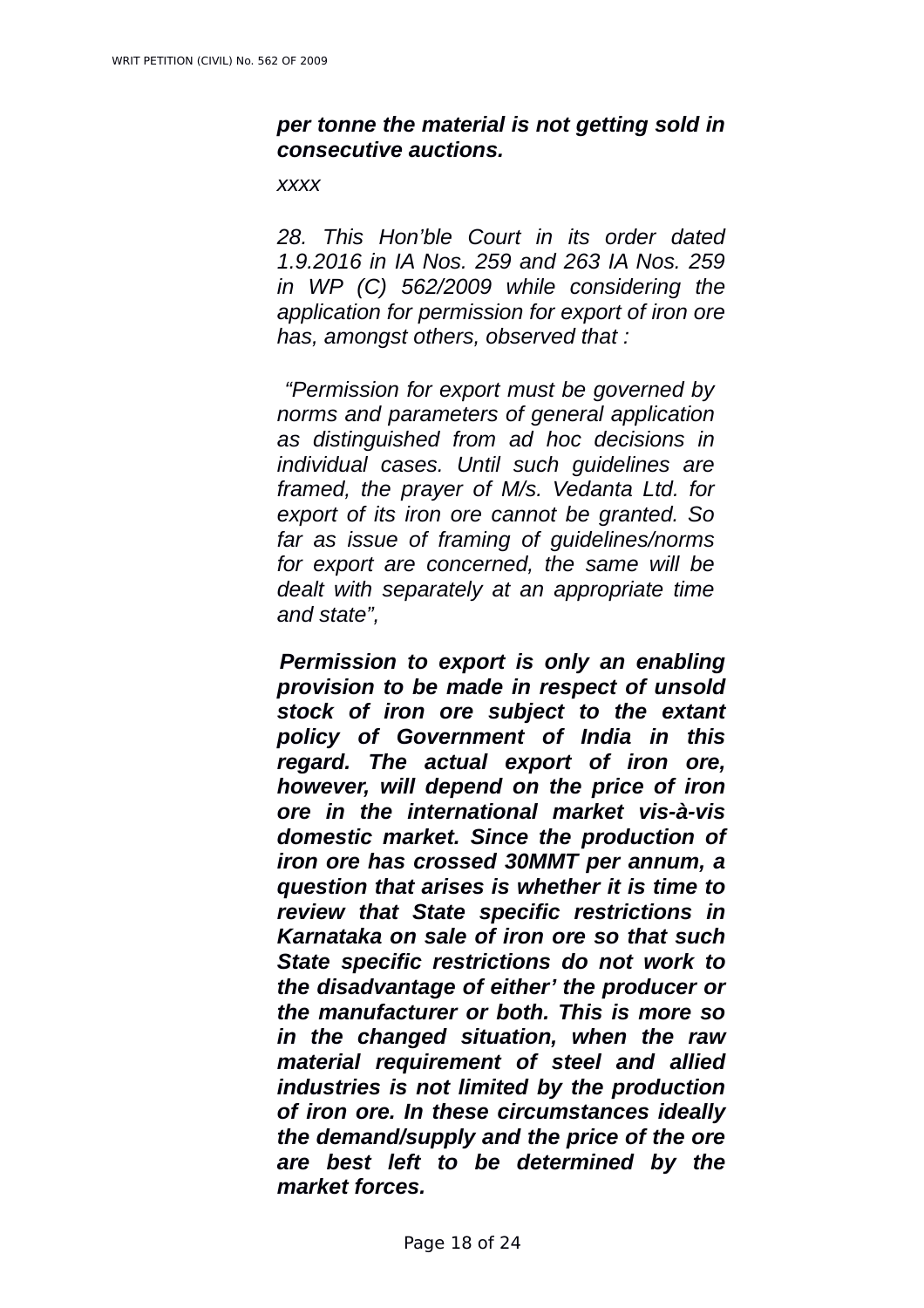*29. New mining leases are now sold through e-auction to the end users and the premium to be paid by the successful bidders is limited to the State specific prices notified by IBM based on the monthly average price realized in respect of a given grade or iron ore sold in the State. The eligibility to participate in the sale of the new mines and to participate in e-auction sale of iron ore in Karnataka State is limited to the steel and allied industries, the end users. It has been stated by the Applicant that this situation gives scope to the end user industry to manipulate the sale price of ore which in turn will impact the premium amount to be paid in respect of iron ore produced from the captive mines purchased by them. The sale price data form steel mint in respect of Fe Fines and price at ex-mines furnished by FIMI indicates that the IBM published iron ore prices between January, 2018 and May, 2019 have gone down in Karnataka by (-) 18.7% while during the same period the IBM published prices in the States of Odisha and Chhattisgarh have gone down by only (-) 2, 7% and (-) 7,7% respectively. A copy of the statement showing the ex-mines price for 60% Fe Fines for the period January, 2018 to May, 2019 is enclosed as ANNEXURE R-9 to this Report. It has been that the difference in sale price is the result of limiting the participation in e-auction to the end users who even resort to importing iron ore at higher landed cost though the same is available in the State. In these circumstances the possibility of manipulation of iron ore prices because of exclusivity given to the steel industry in purchase of iron ore from the mining lessees needs to be addressed."*

27. In its Report No. 16/2020 dated 29.06.2020, CEC had made the following pertinent observations: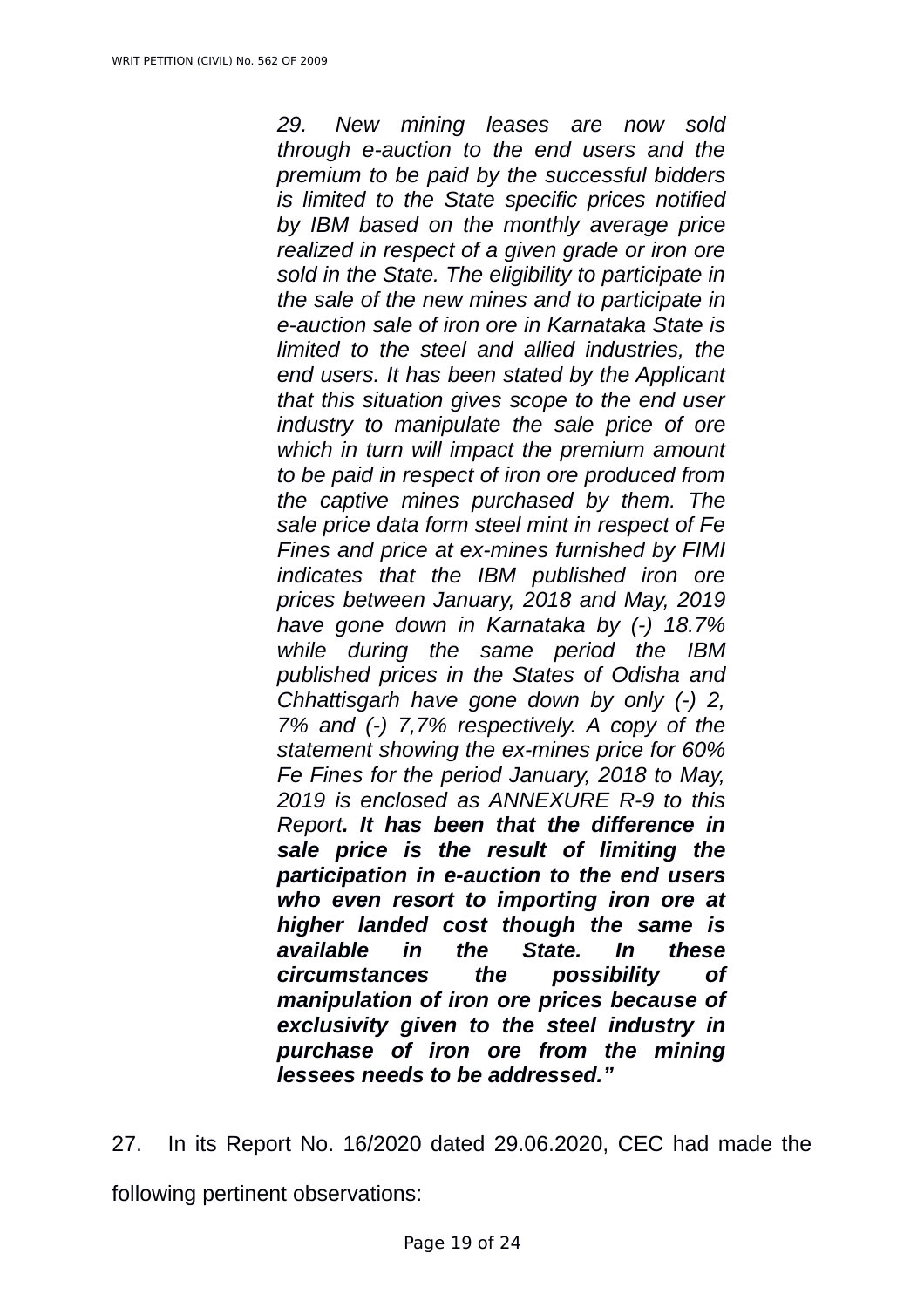*"10…..this Hon'ble Court had no intention of imposing a permanent ban on export of iron ore or pellets from the district of Bellary, Chitradurga and Tumkur in Karnataka. Further ban on export of iron ore and pellets has been ordered by the Hon'ble Court solely in the context of ban on mining operations in the three districts and as an interim measure. The re-opening of the Category "A" and Category "B" mines has taken place in a phased manner after fulfilment of conditions relating to implementation of the R&R Plans and compliance of annual production limits fixed in respect of each mining lease based on the scientific principles on availability of reserve, availability of the dump area and the transport infrastructure available for evacuation of the iron ore from the mines.* 

*11. Pursuant to the implementation of the R&R Plans and the scientific fixation of the production limits in respect of each of the operating mining lease, there ha been substantial improvement in the environmental parameters in the three districts of Bellary, Chitradurga and Tumkur. The opposition by the Karnataka Iron and Steel Manufacturers Association (KISMA) to export of iron ore and pellets are based mainly on commercial considerations and are not directly related to environmental issued concerning mining. The annual production levels have crossed 25 MMT which limit was earlier suggested by the CEC in its Report dated 2.4.2014 in IA No. 205 and IA No. 206 of 2014 filed by KIOCL for lifting ban on export of iron ore and pellets. Currently there is no restriction on grant of new mining lease in Karnataka.* 

*12. The recommendation made by the CEC in its Report No. 19 of 2020 dated 18.07.2019 and Report No. 20 of 2019 dated 18.07.2019 for lifting the ban imposed on export of iron ore fines and pellets*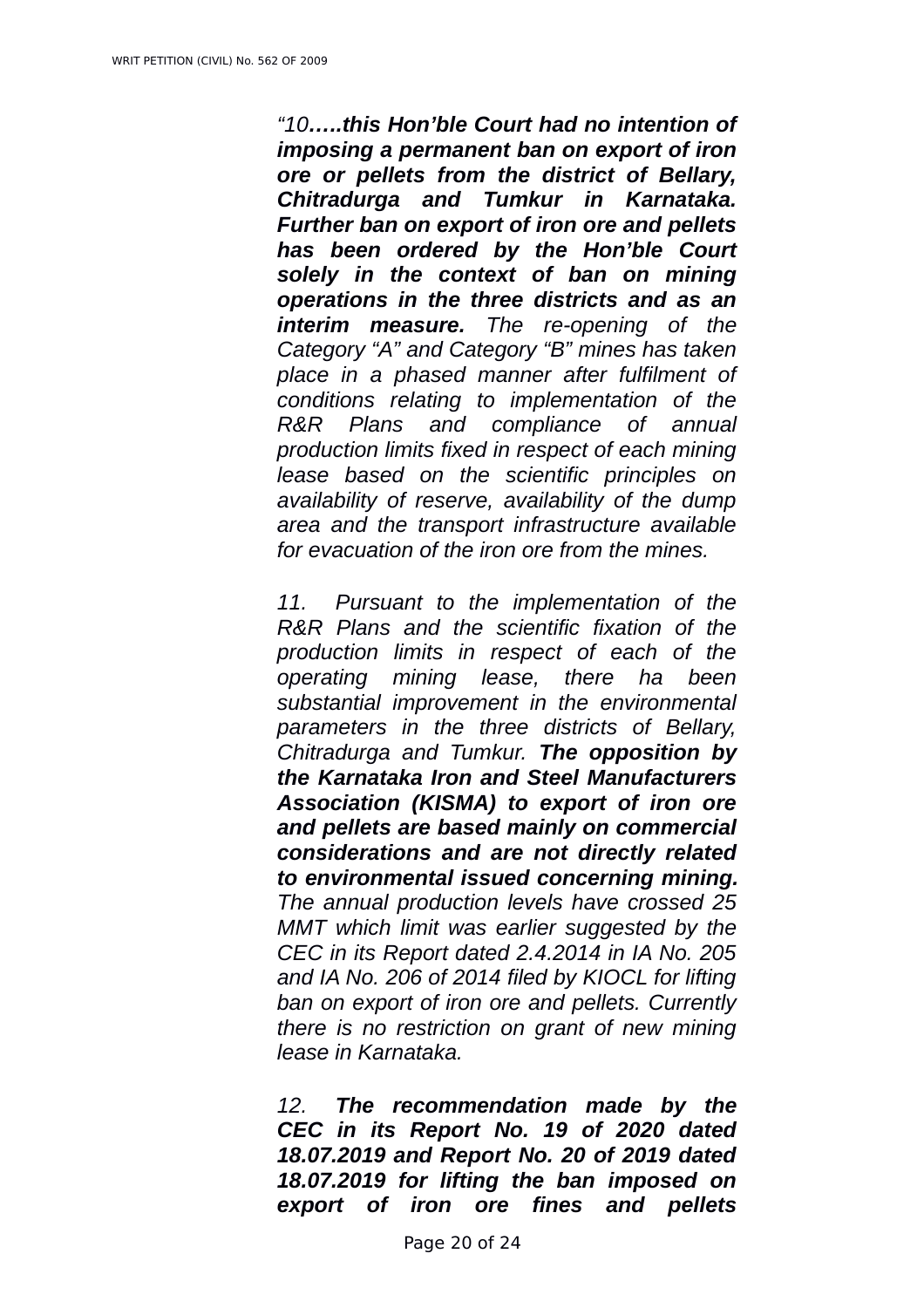*respectively have been made after considering the availability of the iron ore on a sustainable basis and the general policy of the Government of India on the subject. In the circumstances, CEC is of the considered view that orders specific to the three districts in the State of Karnataka banning export of iron ore and pellets issued by Hon'ble Court in the context of the total ban on mining in the three districts ordered by this Hon'ble Court now requires to be reviewed. The method of sale and price fixation of iron ore are best left to be determined by the market forces as any restriction on sale including export will only benefit one party at the cost of the other. Artificial suppression of the iron ore prices will also adversely impact the revenues of the State Government. The recommendation of the CEC in its Report No. 19 dated 18.7.2019 on export of iron ore is restricted to iron ore fines which remains unsold/not purchased by the user industry and lays down the guidelines/method of sale. There is in built provision in the condition of sale suggested by the CEC to overcome the scope of manipulation of prices. It may be stated here that this Hon'ble Court in its order dated 13.04.2012 and Judgment dated 18.04.2013 has stated that the exports outside the country should be permissible only in respect of the material which the steel plants and associated industries are not willing to purchase on or above the average price realized by the Monitoring Committee for the corresponding grades of fines/lumps*."

28. The Ministry of Steel, Union of India has supported the applications moved by the interveners and submitted that the mining scenario has improved considerably since the year 2018 and in that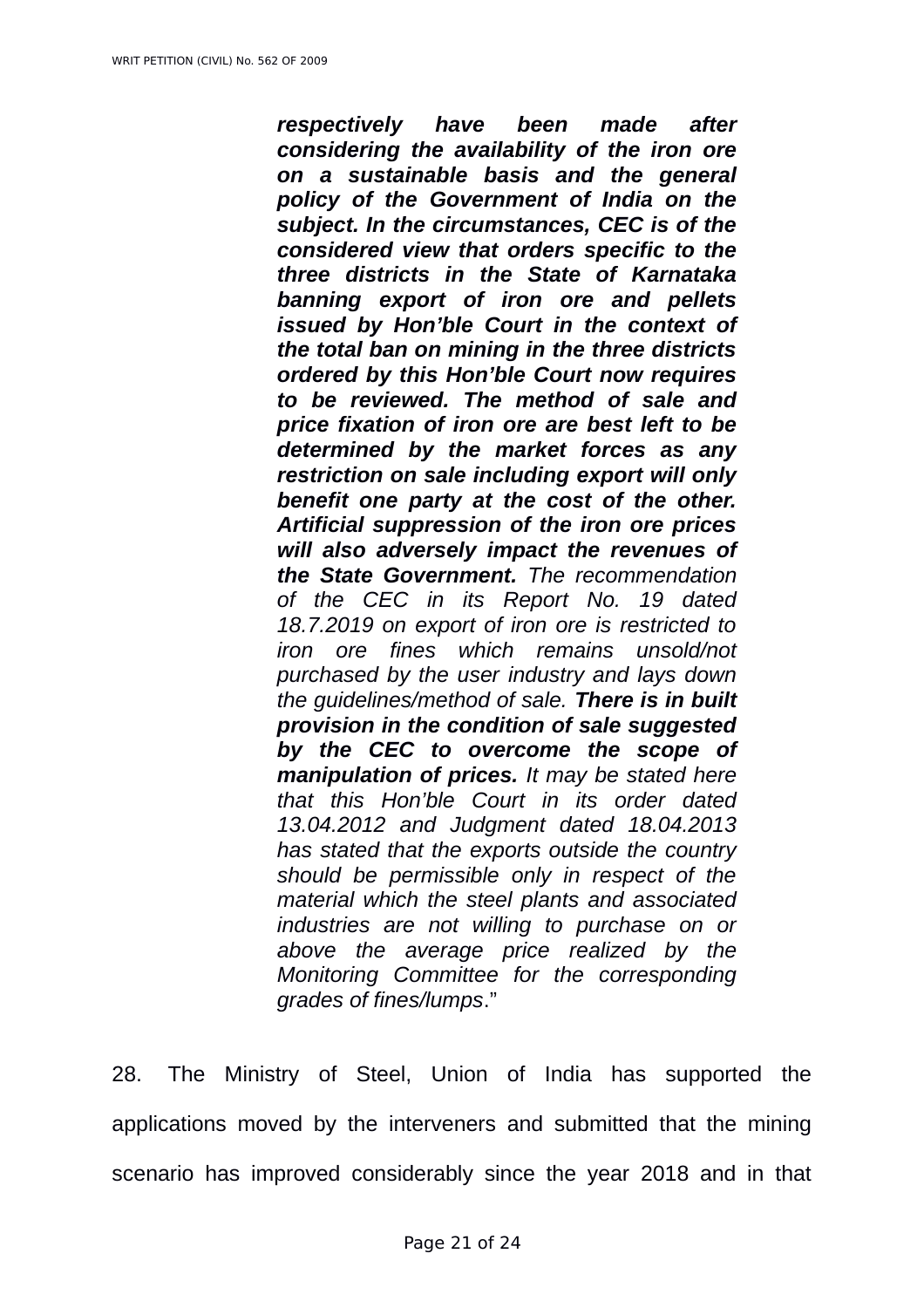background, the Court may consider treating the mines situated in the State of Karnataka equal to those situated in the rest of the country since that would permit inter-state trade of iron ore mined in the State of Karnataka, which is presently prohibited. The Ministry of Mines has also given its no objection to export of iron ore to other countries in terms of the prevalent policy of the Government of India.

29. We are in broad agreement with the stand taken by the Ministry of Steel, Union of India and Ministry of Mines that it is necessary to create a level playing field for the mines situated in the districts of Bellary, Chitradurga and Tumkur with others situated in the rest of the country. As the CEC has indicated, the demand/supply and price of iron ore are best left to be determined by the market forces. This Court is of the opinion that the time has come to review the system that was put in place over a decade ago, on halting the unchecked excavation of iron ore in the three prime Districts in the State of Karnataka. Ever since then, e-auction has been the only mode available for disposal of the excavated iron ore. The said arrangement has worked out satisfactorily so far. The situation that was prevalent in the region prior to the year 2011, has now changed for the better. Having regard to the course correction that has taken place, the regeneration post the ruinous damage caused to the environment and the various steps taken by the Government, we are of the opinion that the order passed on 23rd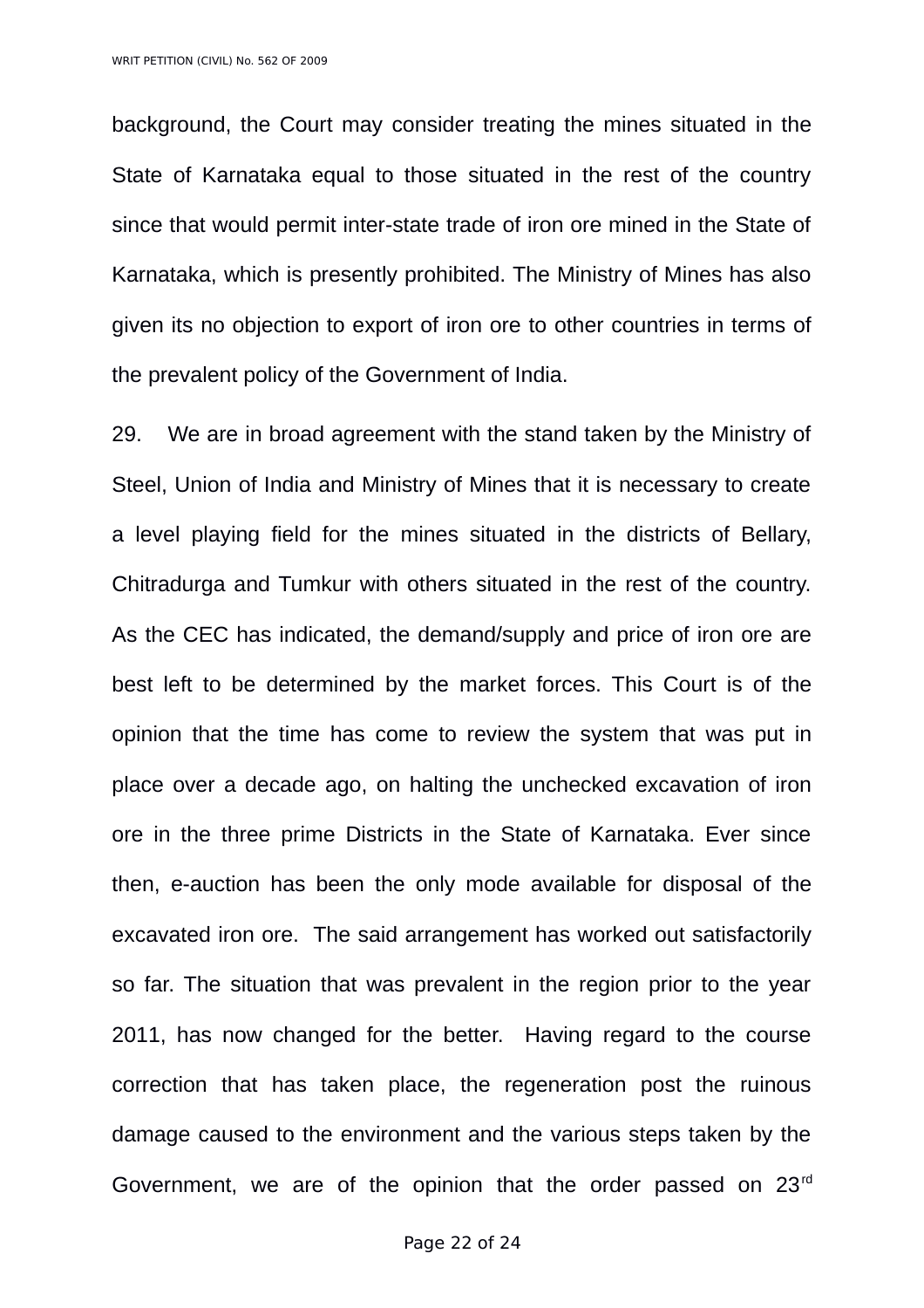September, 2011 deserves to be relaxed. Additionally, it is a matter of record that consecutive e-auctions conducted by the Monitoring Committee have been receiving a poor response and sale of iron ore even at the reserve price is dismally low. Looking at the overall change in the outlook, the restrictions placed on the manner of conducting the sale of iron ore and fixation of the sale price need to be removed.

30. Keeping in mind all the aforesaid factors, we are inclined to favourably consider the prayer made by the applicants and grant them permission to sell the already excavated iron ore stock-pile at various mines and stock yards located in the Districts of Bellary, Tumkur and Chitradurga in the State of Karnataka, without having to resort to the process of e-auction. Permission is granted to the applicants to enter into direct contracts to lift the excavated iron ore through inter State sales. We also grant permission to the applicants to export the iron ore and pellets manufactured from the iron ore produced from the mines situated in the State of Karnataka, to countries abroad, as is being done in the rest of the country, but strictly in terms of the extant policy of the Government of India.

31. With the above order, all the applications listed in paragraph 12 stand allowed to the extent indicated above.

32. With respect to the submissions of the parties in relation to the lifting of the ceiling limit for production of iron ore for mining leases in the